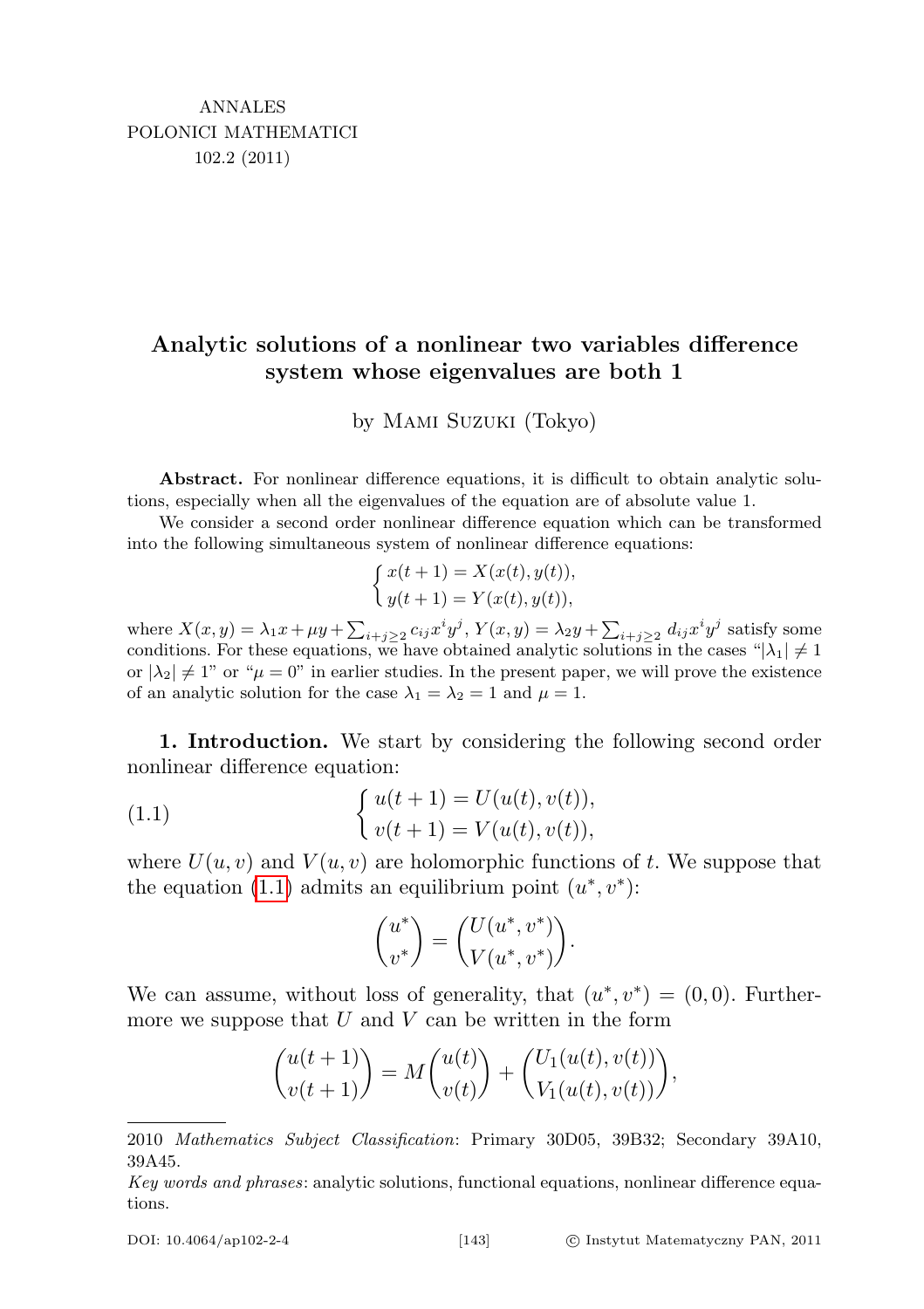where  $U_1(u, v)$  and  $V_1(u, v)$  have degree greater than one with respect to u and v, and M is a constant matrix. Let  $\lambda_1$ ,  $\lambda_2$  be the characteristic values of the matrix  $M$ . For some regular matrix  $P$  determined by  $M$ , put  $\binom{u}{v} = P\binom{x}{y}$ . Then we can transform the system [\(1.1\)](#page-0-0) into the following simultaneous system of first order difference equations:

<span id="page-1-0"></span>(1.2) 
$$
\begin{cases} x(t+1) = X(x(t), y(t)), \\ y(t+1) = Y(x(t), y(t)), \end{cases}
$$

where  $X(x, y)$  and  $Y(x, y)$  are supposed to be holomorphic and expanded in a neighborhood of  $(0, 0)$  as

<span id="page-1-1"></span>(1.3) 
$$
\begin{cases} X(x,y) = \lambda_1 x + \sum_{i+j \geq 2} c_{ij} x^i y^j = \lambda_1 x + X_1(x,y), \\ Y(x,y) = \lambda_2 y + \sum_{i+j \geq 2} d_{ij} x^i y^j = \lambda_2 y + Y_1(x,y), \end{cases}
$$

or

<span id="page-1-2"></span>(1.4) 
$$
\begin{cases} X(x,y) = \lambda x + y + \sum_{i+j \geq 2} c'_{ij} x^i y^j = \lambda x + X'_1(x,y), \\ Y(x,y) = \lambda y + \sum_{i+j \geq 2} d'_{ij} x^i y^j = \lambda y + Y'_1(x,y), \end{cases}
$$

where  $\lambda = \lambda_1 = \lambda_2$ .

In this paper we consider analytic solutions of difference system [\(1.2\)](#page-1-0). In [\[S5\]](#page-16-0) and [\[S6\]](#page-16-1), we have obtained general analytic solutions of [\(1.2\)](#page-1-0) in the case  $|\lambda_1| \neq 1$  or  $|\lambda_2| \neq 1$ . However, when  $|\lambda_1| = |\lambda_2| = 1$ , it is even difficult to prove the existence of an analytic solution.

Kimura [\[K\]](#page-16-2) studied the cases in which one eigenvalue is equal to 1, and Yanagihara [\[Y\]](#page-16-3) investigated the cases in which the absolute value of one eigenvalue is 1. Here we will look for analytic solutions of nonlinear second order difference equations in which the absolute values of the eigenvalues of the matrix  $M$  are both equal to 1.

In [\[S7\]](#page-16-4), we have proved the existence of an analytic solution and found a solution of  $(1.2)$  in which X and Y are defined by  $(1.3)$  under the condition  $\lambda_1 = \lambda_2 = 1$ . In this paper, we will consider the equation [\(1.2\)](#page-1-0) in which X and Y are defined by [\(1.4\)](#page-1-2) under the condition  $\lambda = 1$ , i.e., we assume that

<span id="page-1-3"></span>(1.5) 
$$
\begin{cases} X(x,y) = x + y + \sum_{i+j \ge 2} c_{ij} x^i y^j = x + X_1(x,y), \\ Y(x,y) = y + \sum_{i+j \ge 2} d_{ij} x^i y^j = y + Y_1(x,y). \end{cases}
$$

Here we suppose that  $X_1(x, y) \neq 0$  or  $Y_1(x, y) \neq 0$ , and we need some other conditions. In this case, we need Theorem C (see Section 2.1) which we have proved in [\[S8\]](#page-16-5).

As examples of [\(1.2\)](#page-1-0), we earlier studied some economic models and a population model (see [\[S1\]](#page-16-6), [\[S4\]](#page-16-7)). However we had to exclude the case  $|\lambda_1|$  =  $|\lambda_2| = 1$ . In Section 3, making use of Theorem 1.1 below, we will prove the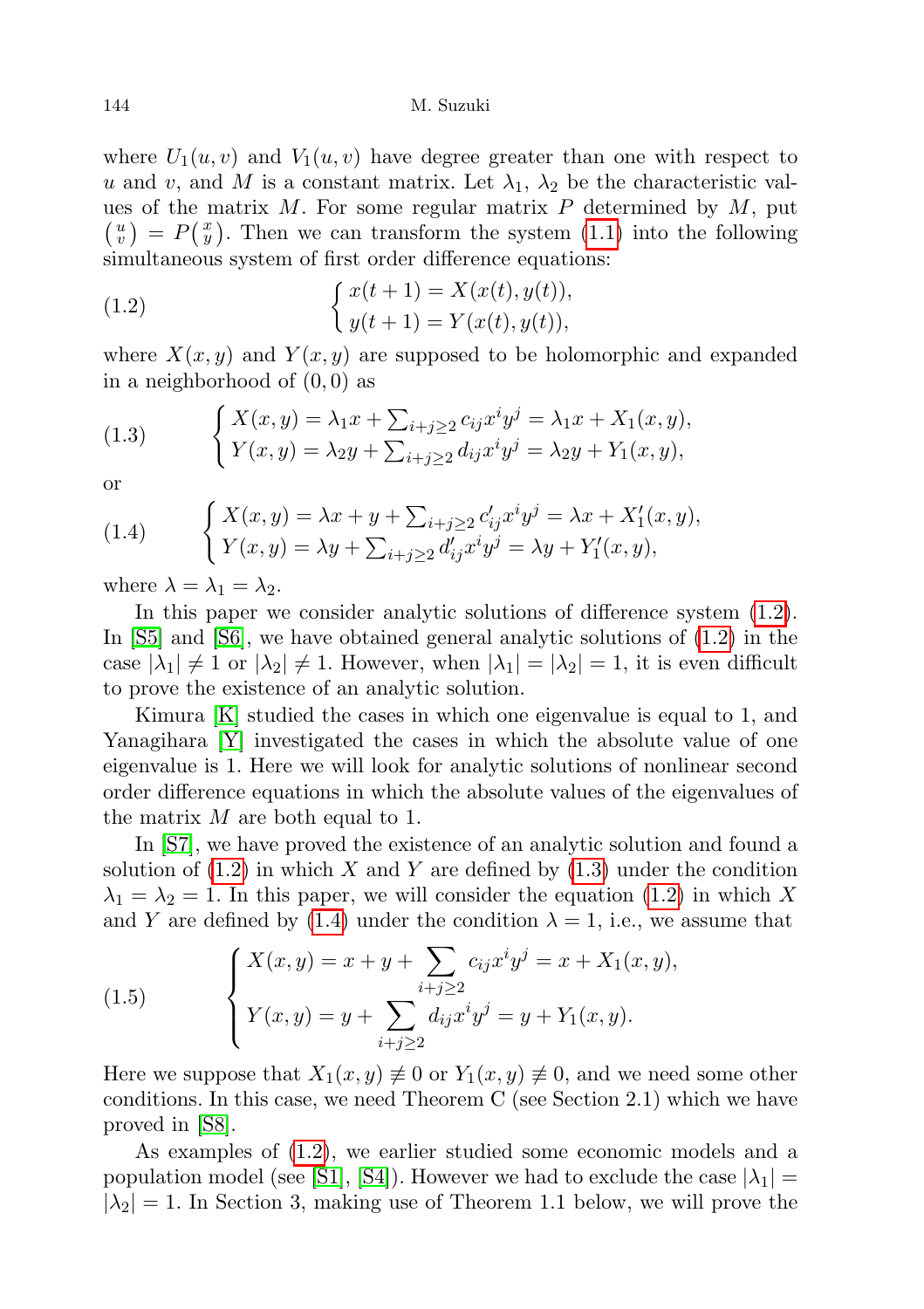existence of an analytic solution of the population model considered in [\[S4\]](#page-16-7) in the case of  $\lambda_1 = \lambda_2 = 1$ . Further we will obtain an expansion of the solution in this case.

<span id="page-2-0"></span>Next we consider a functional equation

(1.6) 
$$
\Psi(X(x, \Psi(x))) = Y(x, \Psi(x)),
$$

where  $X(x, y)$  and  $Y(x, y)$  are holomorphic functions in  $|x| < \delta_1$ ,  $|y| < \delta_1$ . We assume that  $X(x, y)$  and  $Y(x, y)$  are expanded there as in [\(1.5\)](#page-1-3).

Now we discuss the meaning of the equation [\(1.6\)](#page-2-0).

First we consider the simultaneous system of difference equations [\(1.2\)](#page-1-0). Suppose [\(1.2\)](#page-1-0) admits a solution  $(x(t), y(t))$ . If  $dx/dt \neq 0$  for some  $t_0$ , then we can write  $t = \psi(x)$  with a function  $\psi$  in a neighborhood of  $x_0 = x(t_0)$ , and we can write

<span id="page-2-4"></span>(1.7) 
$$
y = y(t) = y(\psi(x)) = \Psi(x)
$$

there. Then the function  $\Psi$  satisfies the equation [\(1.6\)](#page-2-0).

Conversely, assume that a function  $\Psi$  is a solution of the functional equation [\(1.6\)](#page-2-0). If the first order difference equation

<span id="page-2-1"></span>(1.8) 
$$
x(t+1) = X(x(t), \Psi(x(t)))
$$

has a solution  $x(t)$ , we put  $y(t) = \Psi(x(t))$ . Then  $(x(t), y(t))$  is a solution of  $(1.2)$ . Hence if there is a solution  $\Psi$  of  $(1.6)$ , then we can reduce the system  $(1.2)$  to a single equation  $(1.8)$ .

This relation is important in order to derive analytic solutions of [\(1.2\)](#page-1-0). In the earlier studies [\[S2\]](#page-16-8) , [\[S3\]](#page-16-9) and [\[S5\]](#page-16-0), we proved the existence of solutions  $\Psi$  of [\(1.6\)](#page-2-0) whenever X and Y are defined by [\(1.3\)](#page-1-1) or  $\lambda \neq 1$  in [\(1.4\)](#page-1-2). Further in [\[S8\]](#page-16-5), we proved existence of solutions  $\Psi$  of [\(1.6\)](#page-2-0) for X and Y defined by [\(1.5\)](#page-1-3). On the other hand, in [\[K\]](#page-16-2), Kimura considered the first order difference equation [\(1.8\)](#page-2-1) under the condition  $\lambda = 1$ . We will prove the existence of an analytic solution and obtain an analytic solution of  $(1.2)$  in which X and Y are defined by [\(1.5\)](#page-1-3).

Hereafter we consider  $t$  to be a complex variable, and concentrate on the difference system [\(1.2\)](#page-1-0). We define

<span id="page-2-3"></span>(1.9) 
$$
D_1(\kappa_0, R_0) = \{t : |t| > R_0, |\arg[t]| < \kappa_0\},\
$$

where  $\kappa_0$  is any constant such that  $0 < \kappa_0 \leq \pi/4$ , and  $R_0$  is a sufficiently large number which may depend on  $X$  and  $Y$ . Further we define

<span id="page-2-2"></span>(1.10) 
$$
D^*(\kappa, \delta) = \{x : |\arg[x]| < \kappa, \ 0 < |x| < \delta\},\
$$

where  $\delta$  is a small constant, and  $\kappa$  is a constant such that  $\kappa = 2\kappa_0$ , i.e.,  $0 < \kappa \leq \pi/2$ .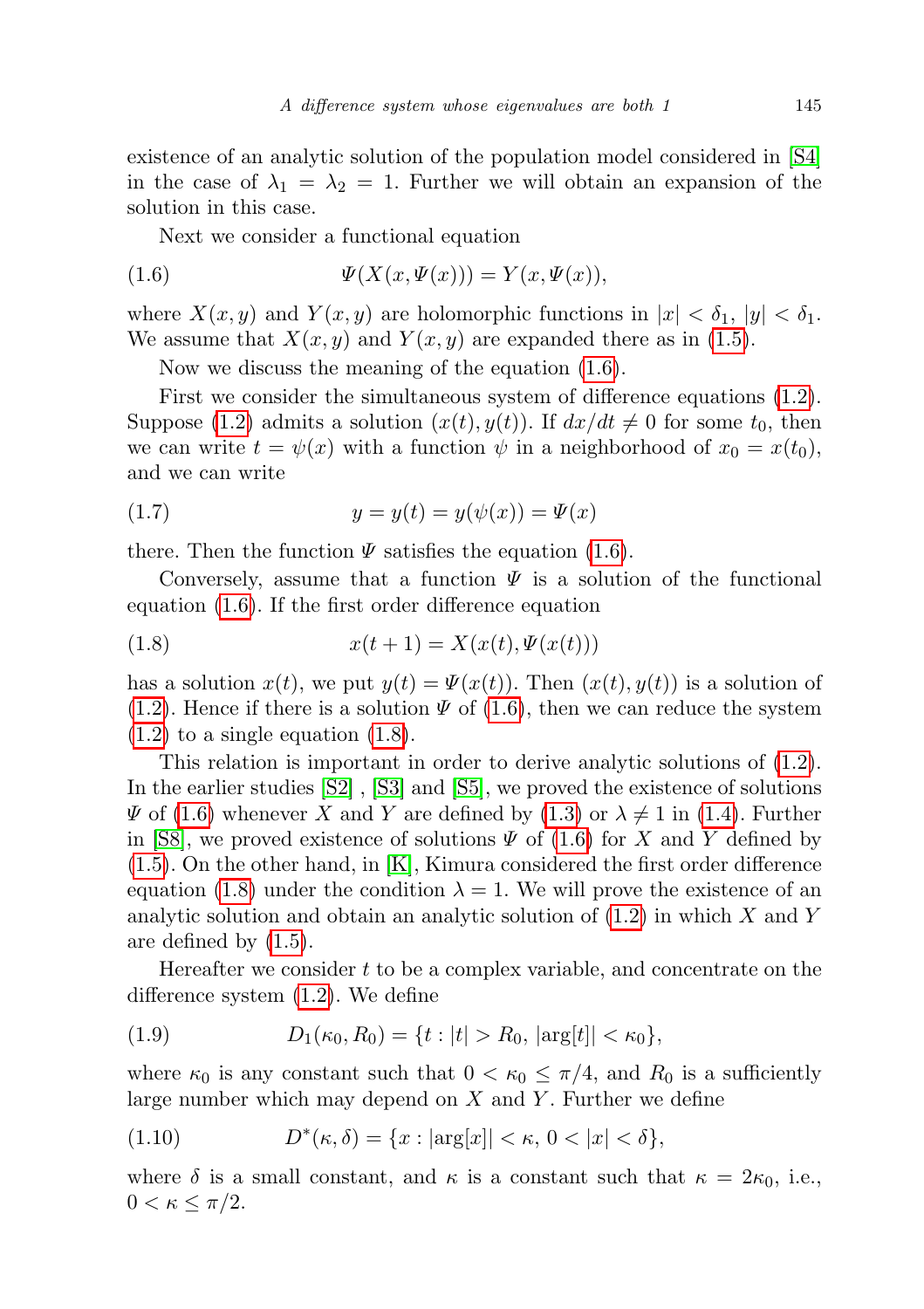We define  $g_0^{\pm}$  as follows by the coefficients of  $X(x, y)$  and  $Y(x, y)$ :

$$
(1.11) \t g_0^+(c_{20}, d_{11}, d_{30}) = \frac{-(2c_{20} - d_{11}) + \sqrt{(2c_{20} - d_{11})^2 + 8d_{30}}}{4},
$$

$$
(1.12) \t g_0^-(c_{20}, d_{11}, d_{30}) = \frac{-(2c_{20} - d_{11}) - \sqrt{(2c_{20} - d_{11})^2 + 8d_{30}}}{4}.
$$

Our aim in this paper is to prove the following theorem.

THEOREM 1.1. Suppose  $X(x, y)$  and  $Y(x, y)$  are expanded in the forms [\(1.5\)](#page-1-3) such that  $X_1(x, y) \neq 0$  or  $Y_1(x, y) \neq 0$ . Define  $A_2 = g_0^+(c_{20}, d_{11}, d_{30})$ +  $c_{20}$  and  $A_1 = g_0^-(c_{20}, d_{11}, d_{30}) + c_{20}$ .

(1) Suppose

$$
(1.13) \t\t d_{20} = 0,
$$

and

$$
(1.14) \qquad (g_0^+(c_{20}, d_{11}, d_{30}) + c_{20})n \neq c_{20} - d_{11} - g_0^+(c_{20}, d_{11}, d_{30}),
$$

$$
(1.15) \qquad (g_0^-(c_{20}, d_{11}, d_{30}) + c_{20})n \neq c_{20} - d_{11} - g_0^-(c_{20}, d_{11}, d_{30}),
$$

for all  $n \in \mathbb{N}$   $(n \geq 4)$ . Then we have formal solutions  $x(t)$  of  $(1.2)$  of the form

(1.16)  

$$
-\frac{1}{A_2t}\left(1+\sum_{j+k\geq 1}\hat{q}_{jk}t^{-j}\left(\frac{\log t}{t}\right)^k\right)^{-1},
$$

$$
-\frac{1}{A_1t}\left(1+\sum_{j+k\geq 1}\hat{q}_{jk}t^{-j}\left(\frac{\log t}{t}\right)^k\right)^{-1},
$$

where  $\hat{q}_{jk}$  are constants which are determined by X and Y.

(2) Further suppose  $R_1 = \max(R_0, 2/(|A_2|\delta))$  and

$$
(1.17) \t\t A2 < 0.
$$

There are two solutions  $x_1(t)$  and  $x_2(t)$  of (1.[2\)](#page-1-0) such that

- (i)  $x_s(t)$  are holomorphic and  $x_s(t) \in D^*(\kappa, \delta)$  for  $t \in D_1(\kappa_0, R_1)$ ,  $s =$ 1, 2,
- (ii)  $x_s(t)$  (s = 1, 2) are expressible in the form

(1.18) 
$$
x_s(t) = -\frac{1}{A_s t} \left( 1 + b_s \left( t, \frac{\log t}{t} \right) \right)^{-1},
$$

where  $b_s(t,(\log t)/t)$  has an asymptotic expansion

<span id="page-3-0"></span>
$$
b_s\left(t, \frac{\log t}{t}\right) \sim \sum_{j+k\geq 1} \hat{q}_{jk(s)} t^{-j} \left(\frac{\log t}{t}\right)^k
$$

as  $t \to \infty$  through  $D_1(\kappa_0, R_1)$ , and  $\hat{q}_{jk(s)}$  are constants which are determined by  $X, Y$  and  $s$ .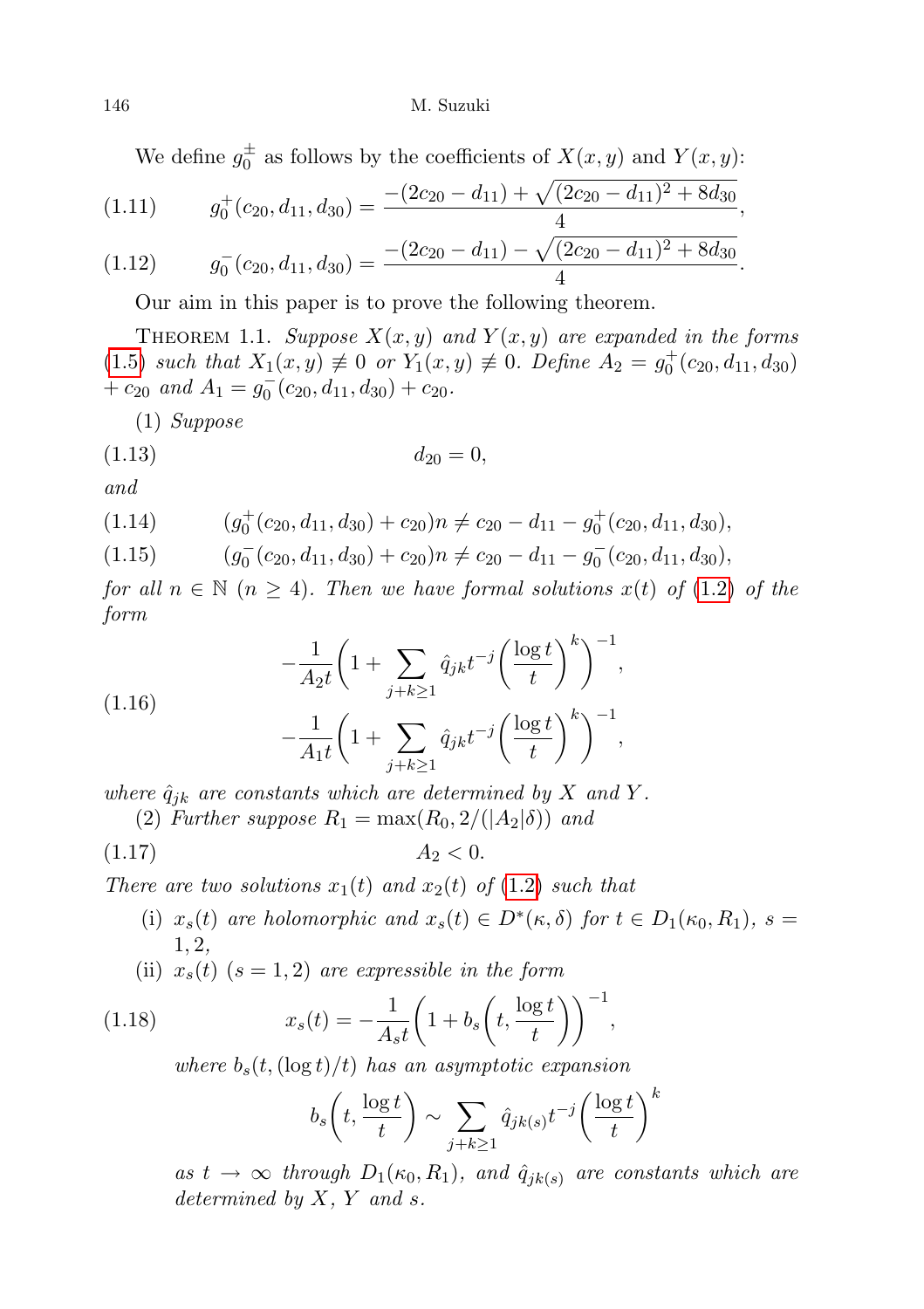## <span id="page-4-3"></span>2. Proof of Theorem 1.1

**2.1. Preparation.** In [\[K\]](#page-16-2), Kimura considered the first order difference equation

$$
(D1) \t\t\t w(t + \lambda) = F(w(t)),
$$

where F is represented in a neighborhood of  $\infty$  by a Laurent series

(2.1) 
$$
F(z) = z \left( 1 + \sum_{j=m}^{\infty} b_j z^{-j} \right), \quad b_m = \lambda \neq 0.
$$

He defined the following domains:

<span id="page-4-2"></span><span id="page-4-1"></span>(2.2) 
$$
D(\epsilon, R) = \{t : \text{``|t| > R and |arg[t] - \theta| < \pi/2 - \epsilon",} \text{ or ``Im}(e^{i(\theta - \epsilon)}t) > R", \text{ or ``Im}(e^{i(\theta + \epsilon)}t) < -R"\},
$$
\n(2.3) 
$$
\hat{D}(\epsilon, R) = \{t : \text{``|t| > R and |arg[t] - \theta - \pi| < \pi/2 - \epsilon",} \text{ or ``Im}(e^{-i(\theta + \pi - \epsilon)}t) > R", \text{ or ``Im}(e^{-i(\theta + \pi + \epsilon)}t) < -R"\},
$$

where  $\epsilon$  is an arbitrarily small positive number, R is a sufficiently large number which may depend on  $\epsilon$  and F, and  $\theta$  is defined by  $\theta = \arg \lambda$ . In this present paper, we consider the case  $\lambda = 1$  in (D1). Kimura proved the following theorems.

<span id="page-4-0"></span>Theorem A. Equation (D1) admits a formal solution of the form

(2.4) 
$$
t\left(1+\sum_{j+k\geq 1}\hat{q}_{jk}t^{-j}\left(\frac{\log t}{t}\right)^{k}\right)
$$

containing an arbitrary constant  $\hat{q}_{m0}$ , where  $\hat{q}_{jk}$  are constants determined  $b\,u\,F.$ 

THEOREM B. Given a formal solution of  $(D1)$  of the form  $(2.4)$  $(2.4)$ , there exists a unique solution  $w(t)$  satisfying the following conditions:

- (i) w(t) is holomorphic in  $D(\epsilon, R)$ ,
- (ii)  $w(t)$  is expressible in the form

Here

(2.5) 
$$
w(t) = t\left(1 + b\left(t, \frac{\log t}{t}\right)\right),
$$

where the domain  $D(\epsilon, R)$  is defined by [\(2](#page-4-1).2) and  $b(t, \eta)$  is holomorphic for  $t \in D(\epsilon, R)$ ,  $|\eta| < 1/R$ , and has an expansion

$$
b(t, \eta) \sim \sum_{k=1}^{\infty} b_k(t) \eta^k.
$$

$$
b_k(t) \sim \sum_{j+k \ge 1}^{\infty} \hat{q}_{jk} t^{-j}
$$

as  $t \to \infty$  through  $D(\epsilon, R)$ , where  $\hat{q}_{ik}$  are constants determined by F.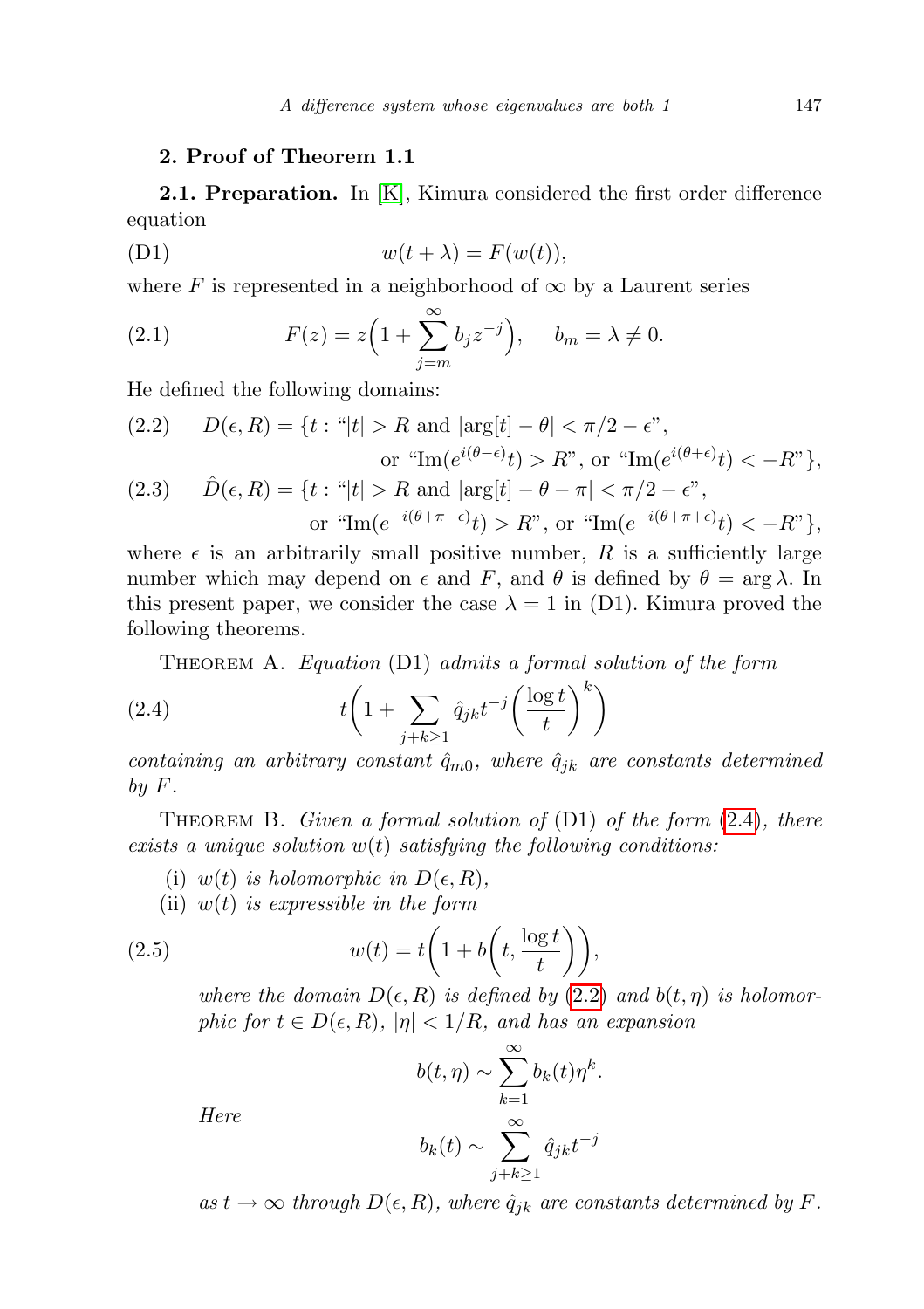Also there exists a unique solution  $\hat{w}$  which is holomorphic in  $D(\epsilon, R)$  and satisfies a condition analogous to (ii), where the domain  $D(\epsilon, R)$  is defined  $by (2.3).$  $by (2.3).$  $by (2.3).$ 

In Theorems A and B, Kimura defined the function  $F$  as in  $(2.1)$ . In our method, we do not have a Laurent series for F.

In the following,  $A_2$  and  $A_1$  will be the constants defined in Theorem 1.1. We assume that  $A_2 < 0$  and  $A_1 < 0$ .

<span id="page-5-1"></span>PROPOSITION 2.1. Suppose  $F(t)$  is a formal power series

(2.6) 
$$
\tilde{F}(t) = t \left( 1 + \sum_{j=1}^{\infty} b_j t^{-j} \right), \quad b_1 = \lambda \neq 0.
$$

Then the equation

<span id="page-5-0"></span>(2.7) 
$$
\psi(\tilde{F}(t)) = \psi(t) + \lambda
$$

has a formal solution

(2.8) 
$$
\psi(t) = t \left( 1 + \sum_{j=1}^{\infty} q_j t^{-j} + q \frac{\log t}{t} \right),
$$

where  $q_1$  can be arbitrarily prescribed while the other coefficients  $q_j$  ( $j \geq 2$ ) and q are uniquely determined by  $b_j$   $(j = 1, 2, ...)$ , independently of  $q_1$ .

PROPOSITION 2.2. Suppose  $A_2 < 0$  and  $\tilde{F}(t)$  is holomorphic and has an asymptotic expansion

$$
\tilde{F}(t) \sim t\Big(1 + \sum_{j=1}^{\infty} b_j t^{-j}\Big), \quad b_1 = \lambda \neq 0,
$$

in  $\{t : -1/(A_2 t) \in D^*(\kappa, \delta)\}\$ , where  $D^*(\kappa, \delta)$  is defined in [\(1.10\)](#page-2-2). Then the equation [\(2](#page-5-0).7) has a solution  $w = \psi(t)$ , which is holomorphic in {t :  $-1/(A_2t) \in D^*(\kappa/2, \delta/2)$ } and has an asymptotic expansion

$$
\psi(t) \sim t \left( 1 + \sum_{j=1}^{\infty} q_j t^{-j} + q \frac{\log t}{t} \right)
$$

there.

These propositions are proved as in [\[K,](#page-16-2) pp. 212–222].

Since  $A_1 \leq A_2 < 0$  and  $\kappa_0 = \kappa/2$ , we see that  $x = -1/(A_2 t) \in$  $D^*(\kappa/2, \delta/2)$  is equivalent to  $t \in D_1(\kappa/2, 2/(|A_2|\delta)) = D_1(\kappa_0, 2/(|A_2|\delta)).$ Further we see that  $x = -1/(A_1 t) \in D^*(\kappa/2, \delta/2)$  is equivalent to  $t \in$  $D_1(\kappa/2, 2/(|A_1|\delta)) = D_1(\kappa_0, 2/(|A_1|\delta))$ , where  $D_1(\kappa_0, R_0)$  is defined in [\(1.9\)](#page-2-3). Since  $A_1 \leq A_2 < 0$  and  $D_1(\kappa_0, 2/(|A_2|\delta)) \subset D_1(\kappa_0, 2/(|A_1|\delta))$ , we have  $x = -1/(A_1 t) \in D^*(\kappa_0, \delta/2)$  for  $t \in D_1(\kappa_0, 2/(|A_2|\delta)).$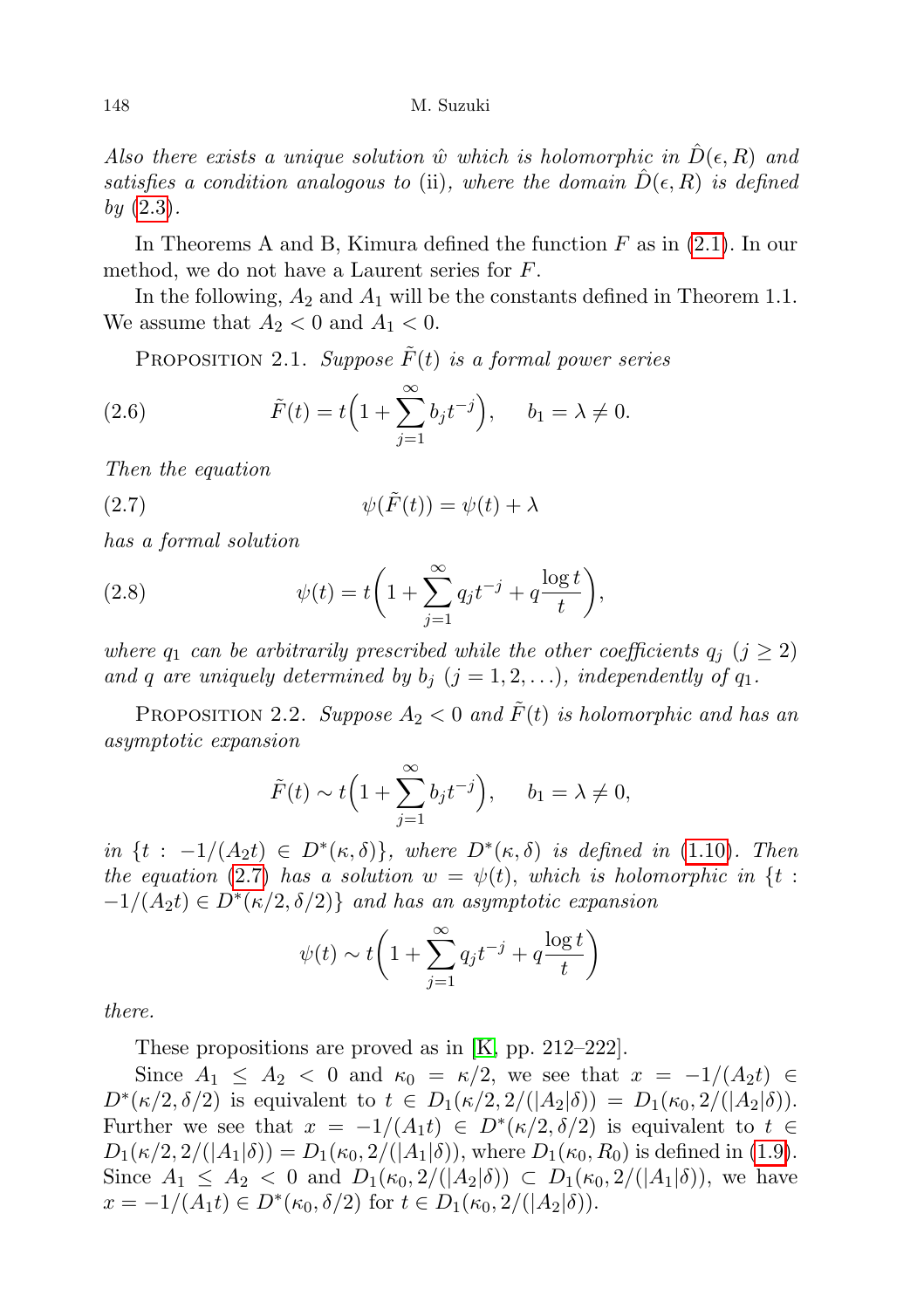We define a function  $\phi$  to be the inverse of  $\psi$ , so that  $w = \psi^{-1}(t) = \phi(t)$ . Then  $\phi \circ \psi(w) = w$ ,  $\psi \circ \phi(t) = t$ , and  $\phi$  is a solution of the difference equation (D)  $w(t + \lambda) = \tilde{F}(w(t)),$ 

<span id="page-6-0"></span>where  $\tilde{F}$  is defined as in Proposition 2.1 (see p. 236 in [\[K\]](#page-16-2)). Hereafter, we put  $\lambda = 1$ . Since  $\theta = 0$ , we then have the following Propositions 2.3 and 2.4, analogous to Theorems A and B.

PROPOSITION 2.3. Suppose  $\tilde{F}(t)$  is a formal power series as in [\(2](#page-5-1).6). Then the equation (D) has a formal solution

(2.9) 
$$
w = \phi(t) = t \left( 1 + \sum_{j+k \ge 1} \hat{q}_{jk} t^{-j} \left( \frac{\log t}{t} \right)^k \right),
$$

where  $\hat{q}_{jk}$  are constants determined by  $\tilde{F}$  as in Theorem A.

PROPOSITION 2.4. Suppose  $\phi$  is the inverse of  $\psi$ , so  $w = \psi^{-1}(t) = \phi(t)$ . Given a formal solution of  $(D)$  of the form  $(2.9)$  $(2.9)$ , there exists a unique solution  $w(t) = \phi(t)$  which is holomorphic and admits an asymptotic expansion for  $t \in D_1(\kappa_0, 2/(|A_2|\delta))$  such that

(2.10) 
$$
w = \phi(t) = t \left( 1 + b \left( t, \frac{\log t}{t} \right) \right),
$$

where

$$
b\left(t, \frac{\log t}{t}\right) \sim \sum_{j+k\geq 1} \hat{q}_{jk} t^{-j} \left(\frac{\log t}{t}\right)^k.
$$

This function  $\phi(t)$  is a solution of the difference equation (D).

In [\[S8\]](#page-16-5), we have proved the following theorem.

THEOREM C. Suppose  $X(x, y)$  and  $Y(x, y)$  are defined in (1.[5\)](#page-1-3). Assume  $d_{20} = 0$  and

$$
(2.11) \t\t (g_0^+(c_{20}, d_{11}, d_{30}) + c_{20})n \neq c_{20} - d_{11} - g_0^+(c_{20}, d_{11}, d_{30}),
$$

$$
(2.12) \qquad (g_0^-(c_{20}, d_{11}, d_{30}) + c_{20})n \neq c_{20} - d_{11} - g_0^-(c_{20}, d_{11}, d_{30}),
$$

for all  $n \in \mathbb{N}$   $(n \geq 4)$ , where

$$
g_0^+(c_{20}, d_{11}, d_{30}) = \frac{-(2c_{20} - d_{11}) + \sqrt{(2c_{20} - d_{11})^2 + 8d_{30}}}{4},
$$
  

$$
g_0^-(c_{20}, d_{11}, d_{30}) = \frac{-(2c_{20} - d_{11}) - \sqrt{(2c_{20} - d_{11})^2 + 8d_{30}}}{4},
$$

respectively. Then we have two formal solutions  $\Psi^+(x) = \sum_{n=2}^{\infty} a_n^+ x^n$ ,  $\Psi^{-}(x) = \sum_{n=2}^{\infty} a_n^{-} x^n$  of [\(1](#page-2-0).6), where  $a_n^{+}$ ,  $a_n^{-}$  are given by X and Y. For any  $\kappa$  with  $0 \leq \kappa \leq \pi/2$  and small  $\delta > 0$ , define

(1.10) 
$$
D^*(\kappa, \delta) = \{x : |\arg x| < \kappa, \, 0 < |x| < \delta\}.
$$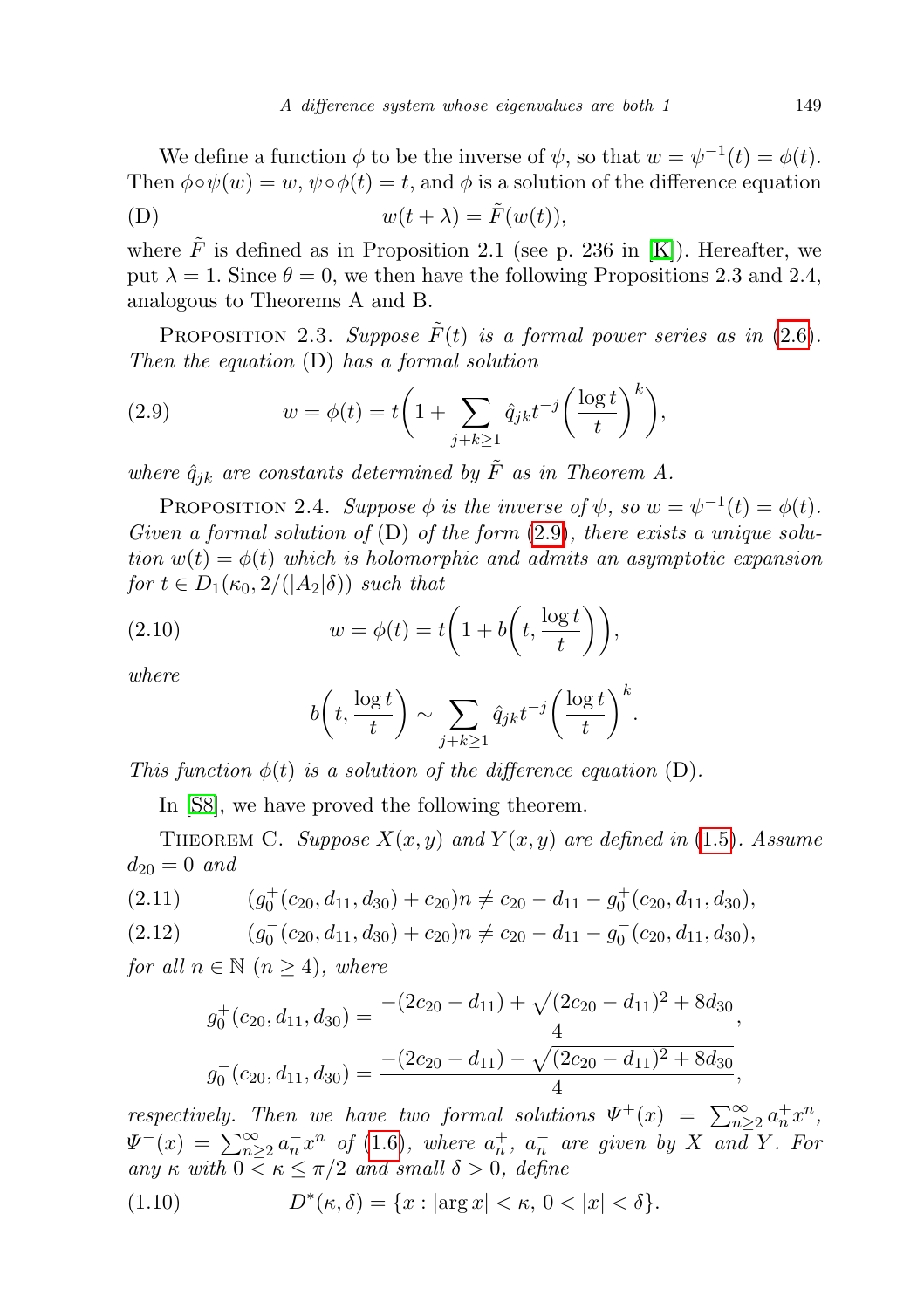150 M. Suzuki

Further assume  $\frac{2c_{20}+d_{11}\pm}{c_{20}}$  $\sqrt{(2c_{20}-d_{11})^2+8d_{30}}$  $\frac{(c_{20}-d_{11})^2+8d_{30}}{4} \in \mathbb{R}$  and

(2.13) 
$$
\frac{2c_{20} + d_{11} + \sqrt{(2c_{20} - d_{11})^2 + 8d_{30}}}{4} < 0.
$$

Then there is a constant  $\delta$  and two solutions  $\Psi^+(x)$  and  $\Psi^-(x)$  of (1.[6\)](#page-2-0), which are holomorphic and have asymptotic expansions

(2.14) 
$$
\Psi^{+}(x) \sim \sum_{n=2}^{\infty} a_{n}^{+} x^{n} \quad and \quad \Psi^{-}(x) \sim \sum_{n=2}^{\infty} a_{n}^{-} x^{n}
$$

as  $x \to 0$  through  $D^*(\kappa, \delta)$ .

If  $d_{20} \neq 0$ , then [\(1.6\)](#page-2-0) has no analytic solution.

Note that  $a_2^+ = g_0^+$ ,  $a_2^- = g_0^-$ . We have the following proposition, analogous to Theorem C.

PROPOSITION 2.5. Suppose  $X(x, y)$  and  $Y(x, y)$  are defined in (1.[5\)](#page-1-3). Assume  $d_{20} = 0$  and

$$
(2.12) \qquad (g_0^-(c_{20}, d_{11}, d_{30}) + c_{20})n \neq c_{20} - d_{11} - g_0^-(c_{20}, d_{11}, d_{30})
$$

for all  $n \in \mathbb{N}$   $(n \ge 4)$ . Then [\(1.6\)](#page-2-0) has a formal solution  $\Psi^{-}(x) = \sum_{n \ge 2}^{\infty} a_n^{-} x^n$ , where  $a_n^-$  are given by X and Y. Further, assume  $\frac{2c_{20}+d_{11}\pm d_{12}}{2c_{20}+d_{11}\pm d_{12}}$  $\sqrt{(2c_{20}-d_{11})^2+8d_{30}}$ 4  $\in \mathbb{R}$  and

(2.13) 
$$
\frac{2c_{20} + d_{11} - \sqrt{(2c_{20} - d_{11})^2 + 8d_{30}}}{4} < 0.
$$

Then for any  $\kappa$  with  $0 < \kappa \leq \pi/2$ , there is a  $\delta > 0$  and a solution  $\Psi^{-}(x)$  of [\(1.6\)](#page-2-0) which is holomorphic and has an asymptotic expansion

(2.14') 
$$
\Psi^{-}(x) \sim \sum_{n=2}^{\infty} a_n^{-} x^n
$$

as  $x \to 0$  through  $D^*(\kappa, \delta)$  defined in [\(1.10\)](#page-2-2).

If  $d_{20} \neq 0$ , then there is no analytic solution of [\(1](#page-2-0).6).

**2.2. Proof of Theorem 1.1.** We first prove  $(1)$ . From Theorem C, we have formal solutions

(2.15) 
$$
\Psi(x) = \sum_{n=2}^{\infty} a_n x^j
$$

of [\(1.6\)](#page-2-0), where  $a_2 = g_0^{\pm}(c_{20}, d_{11}, d_{30})$ . We write the formal solutions as

(2.16) 
$$
\Psi_s(x) = \sum_{n=2}^{\infty} a_{n(s)} x^n \quad (s = 1, 2),
$$

where  $a_{2(1)} = g_0^+(c_{20}, d_{11}, d_{30}), a_{2(2)} = g_0^-(c_{20}, d_{11}, d_{30}).$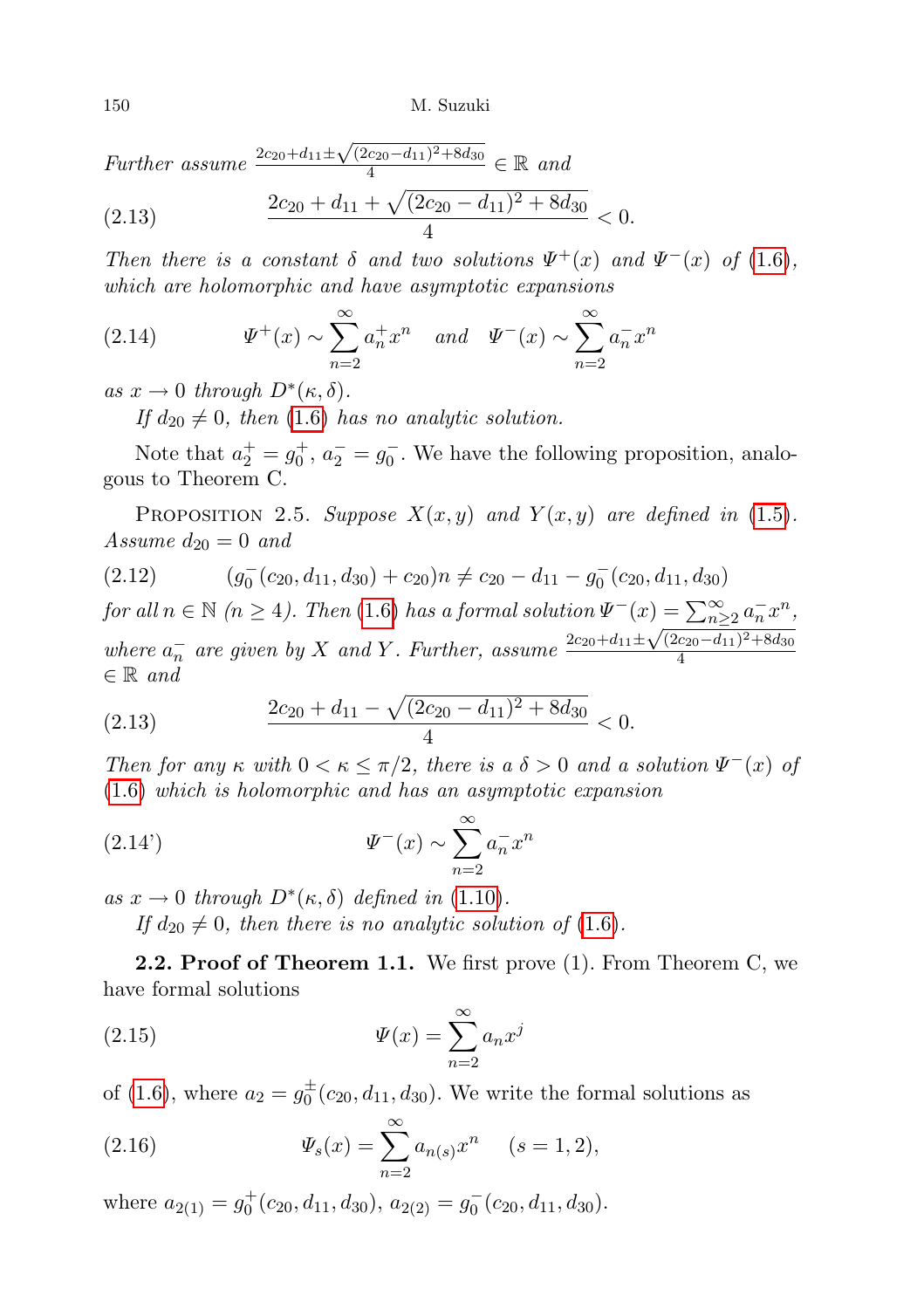On the other hand putting  $w_1(t) = -\frac{1}{4\pi^2}$  $\frac{1}{A_1x(t)}$  and  $w_2(t) = -\frac{1}{A_2x}$  $\frac{1}{A_2x(t)}$  in  $(1.8)$ , we have

<span id="page-8-1"></span>(2.17) 
$$
w_s(t+1) = -\frac{1}{A_s x(t+1)}
$$

$$
= -\frac{1}{A_s X(x(t), \Psi_s(x(t)))} = -\frac{1}{A_s X\left(-\frac{1}{A_s w(t)}, \Psi_s\left(-\frac{1}{A_s w(t)}\right)\right)}
$$

for  $s = 1, 2$ . From  $(1.5)$ , we have

$$
X(x(t), \Psi_s(x(t))) = x(t) + \Psi_s(x(t)) + \sum_{i+j \ge 2, i \ge 1} c_{ij} x(t)^i (\Psi_s(x(t)))^j
$$
  
=  $x(t) \Big\{ 1 + \sum_{\substack{(i+j \ge 2, i \ge 1) \\ \text{or } (i=0, j=1)}} c_{ij} x(t)^{i-1} (\Psi_s(x(t)))^j \Big\}.$ 

where  $c_{01} = 1$ . Thus

$$
\frac{1}{X(x(t), \Psi_s(x(t)))} = \frac{1}{x(t)\{1 - \sum_{\substack{(i+j\geq 2, i\geq 1) \\ \text{or } (i=0, j=1)}} -c_{ij}x(t)^{i-1}(\Psi_s(x(t)))^j\}} = \frac{1}{x(t)} \left[1 + \sum_{k=1}^{\infty} \left(\sum_{\substack{(i+j\geq 2, i\geq 1) \\ \text{or } (i=0, j=1)}} -c_{ij}x(t)^{i-1}(\Psi_s(x(t)))^j\right)^k\right].
$$

Since  $w_s(t) = -\frac{1}{A_s t}$  $\frac{1}{A_sx(t)}$   $(s=1,2)$ , we have

$$
\frac{1}{X(x(t), \Psi_s(x(t)))}\n= -A_s w_s(t) \left[ 1 + \sum_{k=1}^{\infty} \left( \sum_{\substack{(i+j \geq 2, i \geq 1) \\ \text{or } (i=0, j=1)}} -c_{ij} \left( -\frac{1}{A_s w_s(t)} \right)^{i-1} \left( \Psi_s \left( -\frac{1}{A_s w_s(t)} \right) \right)^j \right)^k \right].
$$

Since  $\Psi_s(x)$  are formal solutions of [\(1.6\)](#page-2-0) such that

$$
\Psi_s(x) = \Psi_s \left( - \frac{1}{A_s w_s} \right) = \sum_{n=2}^{\infty} a_{n(s)} \left( - \frac{1}{A_s w_s} \right)^n \quad (s = 1, 2),
$$

we have

<span id="page-8-0"></span>
$$
(2.18) \qquad -\frac{1}{A_s X(x, \Psi_s(x))} = w_s \bigg[ 1 + \frac{a_{2(s)} + c_{20}}{A_s} w_s^{-1} + \sum_{k \ge 2} \tilde{c}_{k(s)}(w_s)^{-k} \bigg],
$$

where  $\tilde{c}_{k(s)}$  are determined by  $c_{ij}$  and  $a_k(s)$   $(i+j \geq 2, i \geq 1, k \geq 2, s = 1, 2)$ . From (2.[18\)](#page-8-0) and the definition of  $A_s$ , we have  $a_{2(s)} + c_{20} = A_s$ . Therefore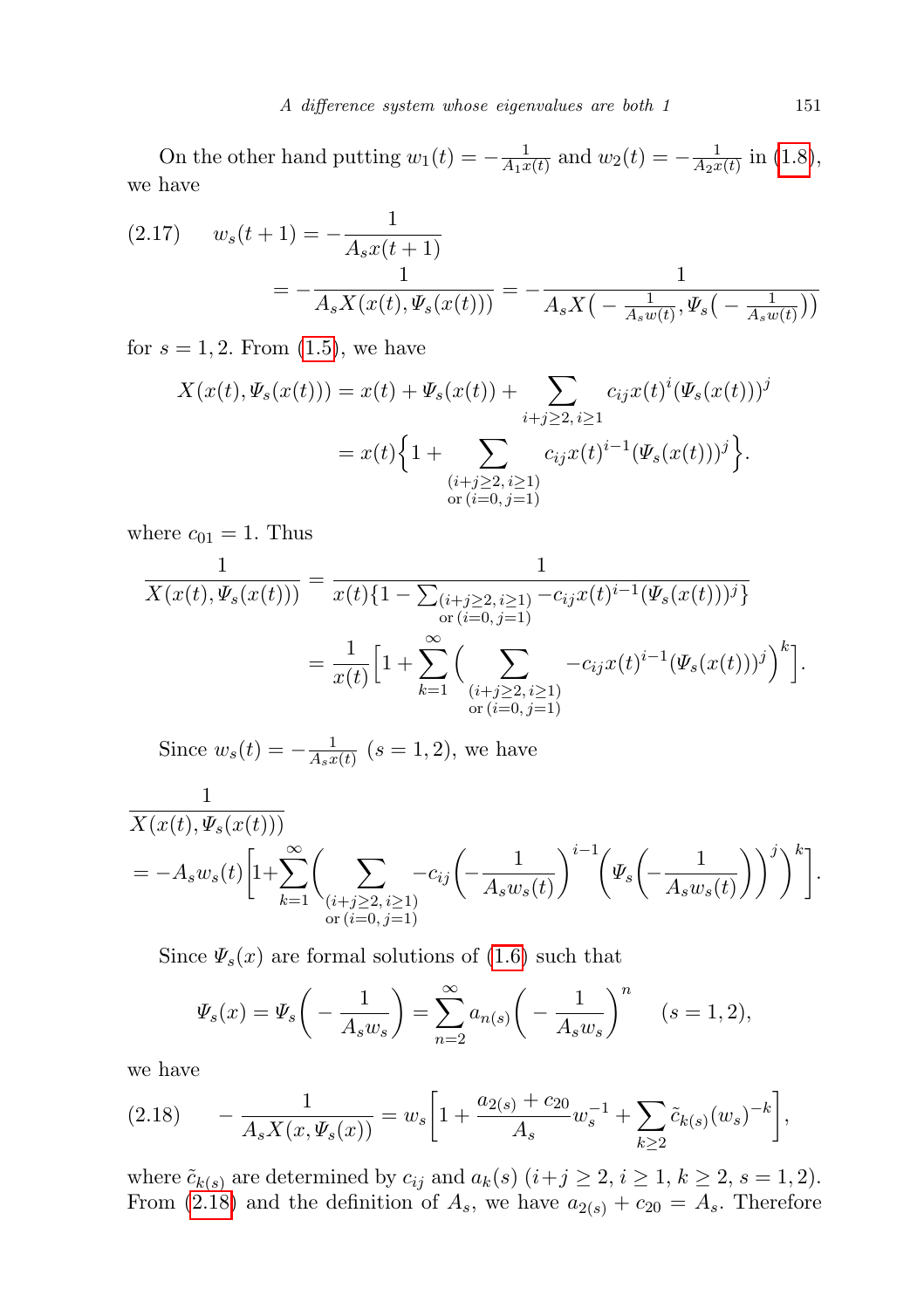we can write (2.[17\)](#page-8-1) in the form

<span id="page-9-0"></span>
$$
(2.19) \t ws(t+1) = \tilde{F}s(ws(t)) = ws(t) \Big\{ 1 + ws(t)-1 + \sum_{k \ge 2} \tilde{c}_{k(s)}(ws(t))-k \Big\}.
$$

On the other hand, putting  $\lambda = 1$  and  $m = 1$  in [\(2](#page-4-3).1), i.e.  $\theta = \arg[\lambda] =$  $\arg[1] = 0$ , then making use of Proposition 2.3, we have the following formal solutions of the first order difference equation (2.[19\)](#page-9-0):

(2.20) 
$$
w_s(t) = t \left( 1 + \sum_{j+k \ge 1} \hat{q}_{jk(s)} t^{-j} \left( \frac{\log t}{t} \right)^k \right) \quad (s = 1, 2),
$$

where  $\hat{q}_{jk(s)}$  are determined by  $\tilde{F}_s$  in (2.[19\)](#page-9-0). From (2.[18\)](#page-8-0), (2.19) and [\(1](#page-2-0).6),  $\tilde{F}_s$  is defined by X and Y. Hence  $\hat{q}_{jk(s)}$  are determined by X and Y.

Since  $x(t) = -\frac{1}{4 \cdot w}$  $\frac{1}{A_s w_s(t)}$ , we have formal solutions  $x(t)$  of  $(1.2)$  $(1.2)$  such that

(2.21) 
$$
x(t) = -\frac{1}{A_s t} \left( 1 + \sum_{j+k \ge 1} \hat{q}_{jk(s)} t^{-j} \left( \frac{\log t}{t} \right)^k \right)^{-1} \quad (s = 1, 2).
$$

From the relation of  $(1.2)$  $(1.2)$  and  $(1.8)$  $(1.8)$  to  $(1.6)$ , we have proved  $(1)$  of Theorem 1.1.

Next we will prove (2) of Theorem 1.1, that is, the existence of solutions  $x^+(t)$  and  $x^-(t)$  of [\(1.2\)](#page-1-0). We suppose that  $R_0 > R$  and  $\kappa_0 < \pi/4 - \epsilon$ . Since  $\theta = 0$ , we have

$$
(2.22) \t\t D_1(\kappa_0, R_0) \subset D(\epsilon, R).
$$

For  $x \in D^*(\kappa, \delta)$ , making use of Theorem C, we have solutions  $\Psi_{(s)}(x)$  $(s = 1, 2)$  of  $(1.6)$  which are holomorphic and can be expanded asymptotically in  $D^*(\kappa, \delta)$  such that

$$
\Psi_{(s)}(x) \sim \sum_{j=k}^{\infty} a_{j(s)} x^j
$$
 (s = 1, 2).

From the assumption  $R_1 = \max(R_0, 2/(|A_2|\delta))$  in Theorem 1.1, making use of Proposition 2.4, we have solutions  $w_s(t)$   $(s = 1, 2)$  of  $(2.19)$  $(2.19)$  which have an asymptotic expansion

$$
w_s(t) = t \bigg( 1 + b_s \bigg( t, \frac{\log t}{t} \bigg) \bigg),
$$

in  $t \in D_1(\kappa_0, R_1)$ , where

$$
b_s\left(t, \frac{\log t}{t}\right) \sim t\left(1 + \sum_{j+k\geq 1} \hat{q}_{jk(s)} t^{-j} \left(\frac{\log t}{t}\right)^k\right) \quad (s = 1, 2).
$$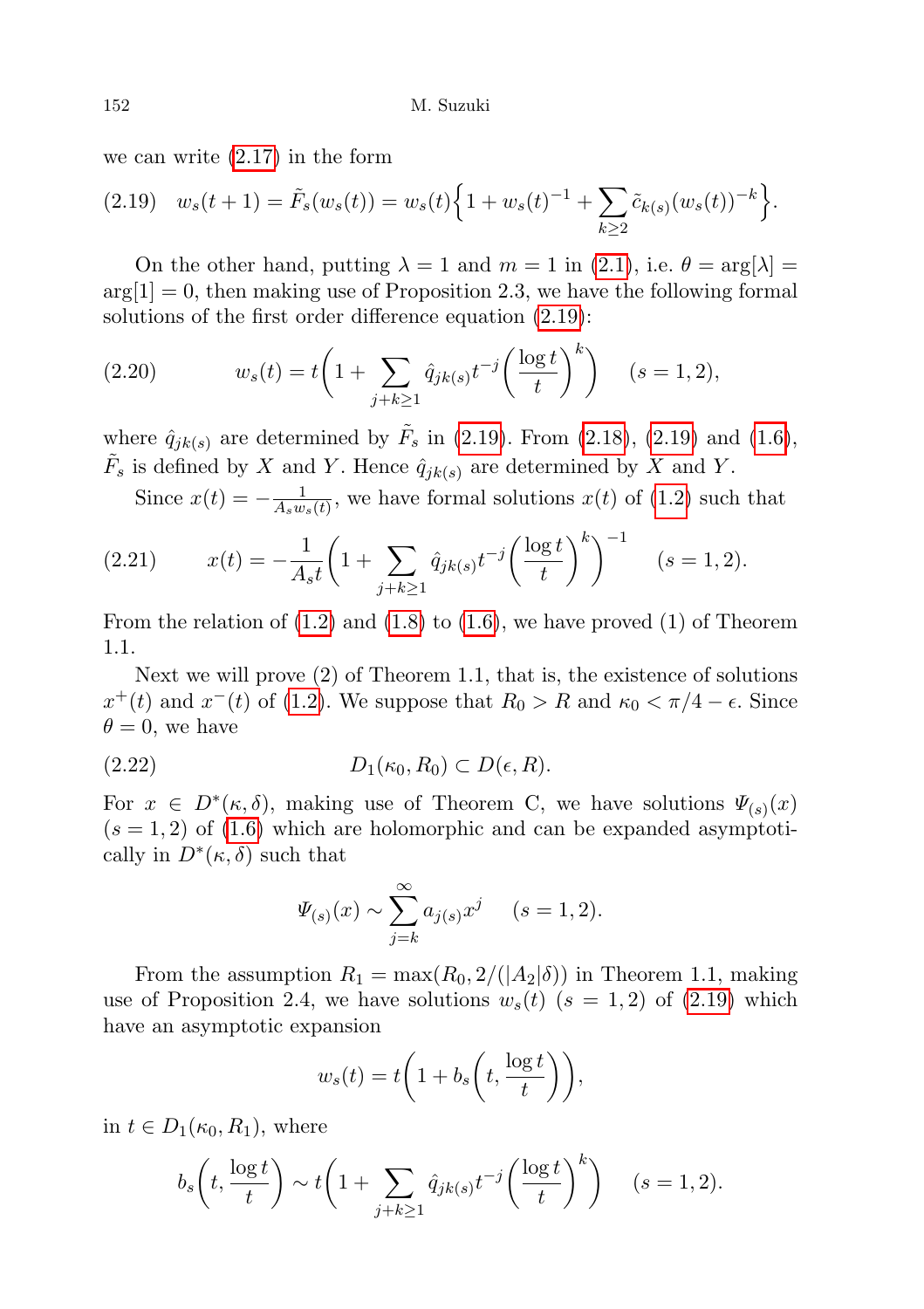Thus we have solutions  $x_s(t)$  of [\(1.2\)](#page-1-0) which have asymptotic expansions

$$
x_s(t) = -\frac{1}{A_s t} \left( 1 + b_s \left( t, \frac{\log t}{t} \right) \right)^{-1} \quad (s = 1, 2)
$$

there. First we take a small  $\delta > 0$ . For sufficiently large R, since  $R_1 \geq R_0$  $> R$ , we have

$$
\left| \frac{1}{A_1 t} \right| \left| 1 + b_1 \left( t, \frac{\log t}{t} \right) \right|^{-1} < \frac{1}{|A_1| R} (1 + 1) < \frac{1}{|A_2| R} (1 + 1) < \delta,
$$
\n
$$
(2.23) \qquad \left| \frac{1}{A_2 t} \right| \left| 1 + b_2 \left( t, \frac{\log t}{t} \right) \right|^{-1} < \frac{1}{|A_2| R} (1 + 1) < \delta
$$

<span id="page-10-0"></span>for  $t \in D_1(\kappa_0, R_1)$ . Since  $A_1 \leq A_2 < 0$  by [\(1.17\)](#page-3-0),

$$
\arg\left[-\frac{1}{A_1t}\left(1+b_1\left(t,\frac{\log t}{t}\right)\right)^{-1}\right] = -\arg[t] - \arg\left[1+b_1\left(t,\frac{\log t}{t}\right)\right],
$$

$$
\arg\left[-\frac{1}{A_2t}\left(1+b_2\left(t,\frac{\log t}{t}\right)\right)^{-1}\right] = -\arg[t] - \arg\left[1+b_2\left(t,\frac{\log t}{t}\right)\right].
$$

For sufficiently large  $R_1$ , we then have

$$
\left| \arg \left[ 1 + b_1 \left( t, \frac{\log t}{t} \right) \right] \right|, \left| \arg \left[ 1 + b_2 \left( t, \frac{\log t}{t} \right) \right] \right| < \kappa_0 \quad \text{ for } t \in D_1(\kappa_0, R_1).
$$
\nHence

Hence

<span id="page-10-1"></span>
$$
-\kappa_0 - \kappa_0 \le \arg\left[-\frac{1}{A_st}\left(1 + b_s\left(t, \frac{\log t}{t}\right)\right)^{-1}\right] \le \kappa_0 + \kappa_0 \quad (s = 1, 2).
$$

From the assumption  $\kappa = 2\kappa_0$ , we have

$$
(2.24) \quad \left| \arg \left[ -\frac{1}{A_s t} \left( 1 + b_s \left( t, \frac{\log t}{t} \right) \right)^{-1} \right] \right| < \kappa \le \frac{\pi}{2} \quad \text{for } t \in D_1(\kappa_0, R_1) \quad (s = 1, 2).
$$

From  $(2.23)$  $(2.23)$  and  $(2.24)$  $(2.24)$ , we obtain

$$
x_1(t) = -\frac{1}{A_1 t} \left( 1 + b_1 \left( t, \frac{\log t}{t} \right) \right)^{-1}, \ x_2(t) = -\frac{1}{A_2 t} \left( 1 + b_1 \left( t, \frac{\log t}{t} \right) \right)^{-1}
$$

such that  $x_s(t) \in D^*(\kappa, \delta)$  for some  $\kappa$   $(0 \leq \kappa \leq \pi/2)$ . Hence we have  $\Psi_{(s)}(x(t))$   $(s=1,2)$  which satisfies the equation [\(1](#page-2-0).6).

Therefore from existence of solutions  $\Psi_{(s)}$   $(s = 1, 2)$  of  $(1.6)$  $(1.6)$  and Proposition 2.4, we have holomorphic solutions  $w_s(t)$  of the first order difference equation (2.[19\)](#page-9-0) for  $t \in D_1(\kappa_0, R_1)$ . Hence we obtain solutions  $x_s(t)$  of [\(1](#page-1-0).2) for  $t$  there, which satisfy the following conditions:

(i)  $x_s(t)$  are holomorphic and  $x_s(t) \in D^*(\kappa, \delta)$  for  $t \in D_1(\kappa_0, R_1)$ ,  $s =$ 1, 2,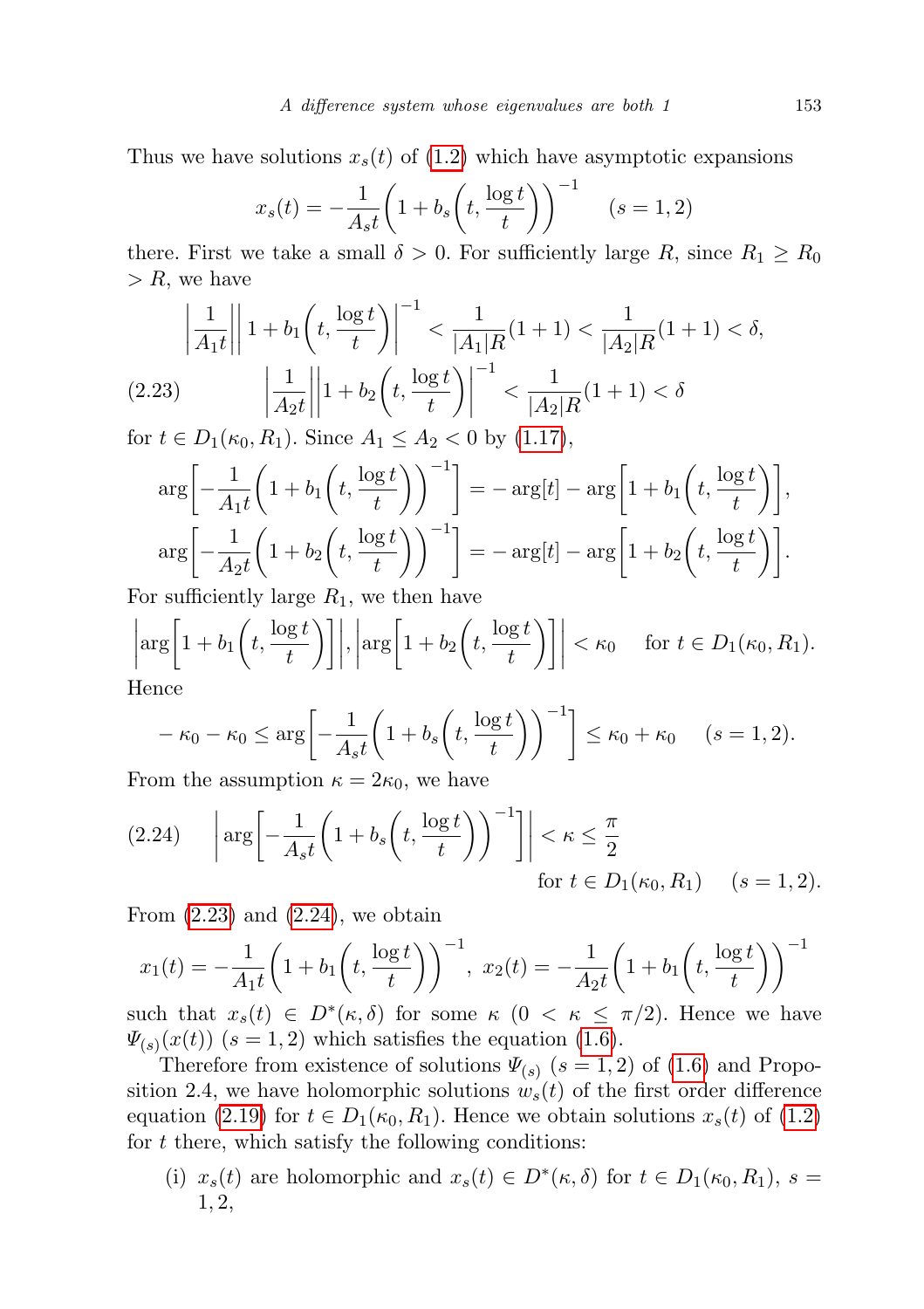(ii)  $x_s(t)$  ( $s = 1, 2$ ) are expressible in the form

(2.25) 
$$
x_s(t) = -\frac{1}{A_s t} \left( 1 + b_s \left( t, \frac{\log t}{t} \right) \right)^{-1}.
$$

Here  $b_s(t,(\log t)/t)$  has an asymptotic expansion

$$
b_s\left(t, \frac{\log t}{t}\right) \sim \sum_{j+k\geq 1} \hat{q}_{jk(s)} t^{-j} \left(\frac{\log t}{t}\right)^k
$$

as  $t \to \infty$  through  $D_1(\kappa_0, R_1)$ .

Finally, we have a solution  $(u(t), v(t))$  of  $(1.1)$  $(1.1)$  by the transformation

$$
\begin{pmatrix} u(t) \\ v(t) \end{pmatrix} = P \begin{pmatrix} x_1(t) \\ \Psi_{(s)}(x_1(t)) \end{pmatrix}
$$
 and 
$$
P \begin{pmatrix} x_2(t) \\ \Psi_{(s)}(x_2(t)) \end{pmatrix}.
$$

From Proposition 2.5 and Theorem 1.1, we obtain

LEMMA 2.6. Suppose  $X(x, y)$  and  $Y(x, y)$  are expanded in the forms [\(1](#page-1-3).5) such that  $X_1(x, y) \neq 0$  or  $Y_1(x, y) \neq 0$ . Define  $A_2 = g_0^+(c_{20}, d_{11}, d_{30})$ +  $c_{20}$ ,  $A_1 = g_0^-(c_{20}, d_{11}, d_{30}) + c_{20} (A_1 \le A_2).$ 

(1) Suppose  $d_{20} = 0$  and

$$
(2.26) \qquad (g_0^-(c_{20}, d_{11}, d_{30}) + c_{20})n \neq c_{20} - d_{11} - g_0^-(c_{20}, d_{11}, d_{30})
$$

for all  $n \in \mathbb{N}$   $(n \geq 4)$ . Then we have a formal solution  $x(t)$  of  $(1.2)$  $(1.2)$  of the form

(2.27) 
$$
-\frac{1}{A_1t}\left(1+\sum_{j+k\geq 1}\hat{q}_{jk}t^{-j}\left(\frac{\log t}{t}\right)^k\right)^{-1},
$$

where  $\hat{q}_{jk}$  are constants determined by X and Y.

(2) Further suppose  $R_1 = \max(R_0, 2/(|A_1|\delta))$ , and assume

$$
(2.28) \t\t A1 < 0.
$$

Then there is a solution  $x_1(t)$  of  $(1.2)$  $(1.2)$  such that

- (i)  $x_1(t)$  is holomorphic and  $x_1(t) \in D^*(\kappa, \delta)$  for  $t \in D_1(\kappa_0, R_1)$ ,
- (ii)  $x_1(t)$  is expressible in the form

(2.29) 
$$
x_1(t) = -\frac{1}{A_1 t} \left( 1 + b_1 \left( t, \frac{\log t}{t} \right) \right)^{-1},
$$

where  $b_1(t,(\log t)/t)$  has an asymptotic expansion

<span id="page-11-0"></span>
$$
b_1\left(t, \frac{\log t}{t}\right) \sim \sum_{j+k\geq 1} \hat{q}_{jk(1)} t^{-j} \left(\frac{\log t}{t}\right)^k
$$

as  $t \to \infty$  through  $D_1(\kappa_0, R_1)$ .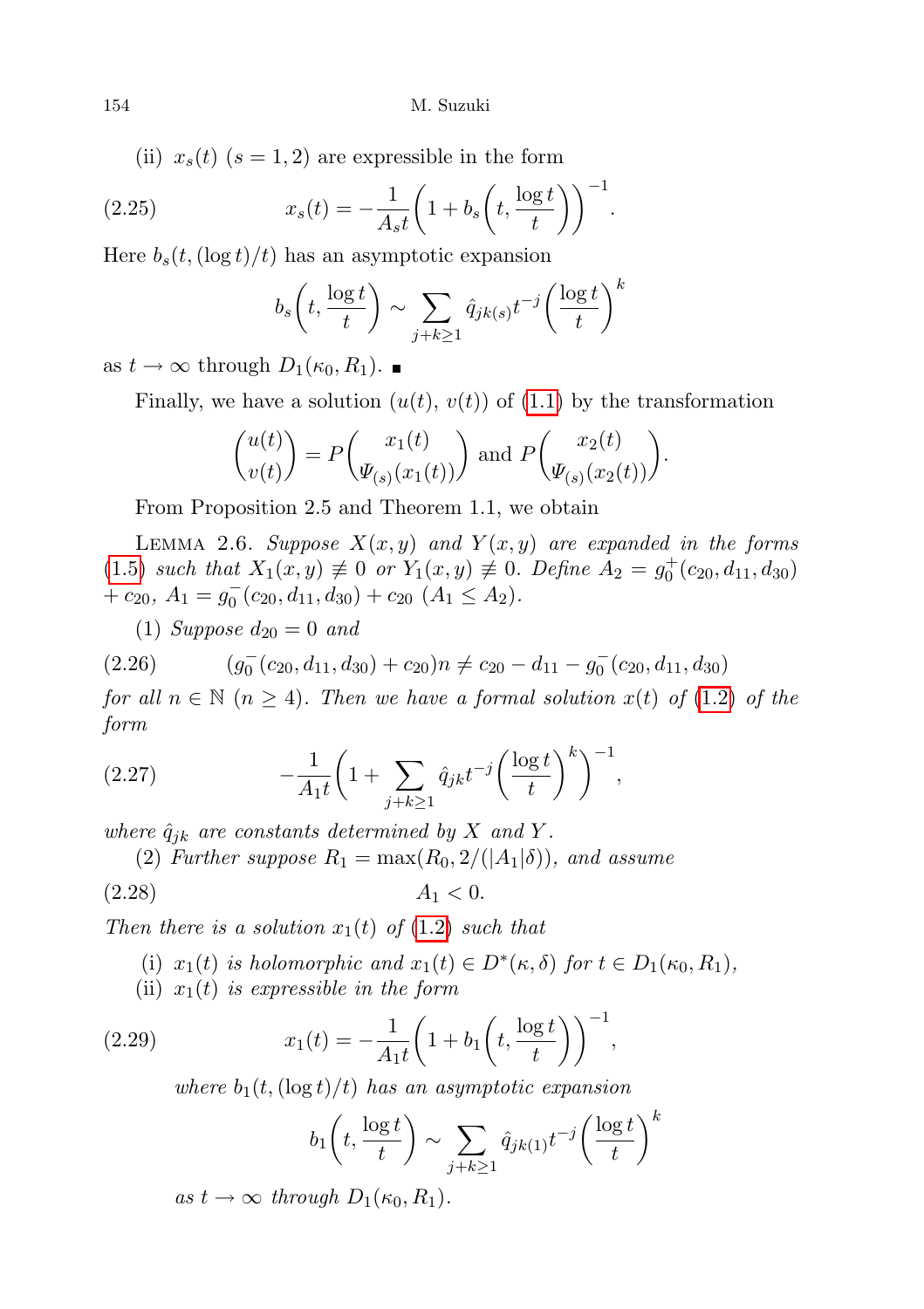<span id="page-12-0"></span>3. An application. Consider the following population model:

$$
\text{(P)} \qquad \qquad u(t+2) = \alpha u(t+1) + \beta \frac{u(t+1) - \alpha u(t)}{\alpha u(t)},
$$

where  $\alpha = 1 + r$  and  $\beta$  are constants. This model was proposed by Prof. D. S. Dendrinos  $[D]$ . Here r is the net (births minus deaths) endogenous population (stock) growth rate. The second term on the right hand side is a function depicting net in-migration (immigration) at  $t + 1$ , which should be considered as a "momentum" to grow from t to  $t + 1$ . We assume that  $\alpha$ and  $\beta$  are constants such that  $\alpha > 0$  ( $r > -1$ ) and  $\beta > 0$  in (P).

Let

$$
u(t+2) = u_1(t+2) + u_2(t+2),
$$

where  $u_1(t+2) = \alpha u(t+1), u_2(t+2) = \beta \frac{u(t+1) - \alpha u(t)}{\alpha u(t)}$  $\frac{c_{1}-\alpha u(t)}{\alpha u(t)}$ . Then  $u_{1}(t+2)$  is a term for endogenous population growth rate from  $t+1$  to  $t+2$ , and  $u_2(t+2)$ is due to net in-migration (immigration) rate. Indeed we can write

$$
u_1(t+2) = \alpha u(t+1) = \alpha \{u_1(t+1) + u_2(t+1)\},
$$
  
\n
$$
u_2(t+2) = \beta \frac{u(t+1) - \alpha u(t)}{\alpha u(t)} = \beta \frac{u(t+1) - u_1(t+1)}{u_1(t+1)} = \beta \frac{u_2(t+1)}{u_1(t+1)},
$$

and we see that  $u_1(t + 1)$  is the endogenous population growth rate from t to  $t+1$ , and  $u_2(t+1)$  is due to net in-migration (immigration) ratio at  $t+1$ .

We may write (P) as

$$
u(t+2) - \alpha u(t+1) = \frac{c}{u(t)} \{u(t+1) - \alpha u(t)\}, \quad c = \frac{\beta}{\alpha}.
$$

When  $\alpha \neq 1$ , (P) admits the unique equilibrium value  $c = \beta/\alpha$ , and we have eigenvalues  $\lambda_1$  and  $\lambda_2$  of this equation such that  $|\lambda_1| \neq 1$  and  $|\lambda_2| \neq 1$ . Therefore we can have general analytic solutions such that  $u(t + n) \rightarrow c$  as  $n \to \infty$  ( $n \in \mathbb{N}$ ), making use of Theorems of [\[S6\]](#page-16-1).

If  $\alpha = 1$ , then any value can be an equilibrium point of (P). Suppose the equation (P) has a solution  $u(t)$  such that  $u(t + n) \to u_0 > 0$  as  $n \to \infty$ . From [\[S4\]](#page-16-7), we have the following three cases.

- 1)  $u(t_0 + n) \downarrow u_0 \geq c$  as  $n \to \infty$ ,
- 2)  $u(t_0 + n) \uparrow u_0 > c$  as  $n \to \infty$ ,
- 3) there is  $n_0$  such that  $u(t_0 + n_0) \leq 0$  (extermination).

However in [\[S4\]](#page-16-7) we have not been able to prove the existence of a solution of  $(P)$  under this condition. In this paper, we will obtain a solution of  $(P)$ by Lemma 2.6 for the case  $\alpha = 1$ .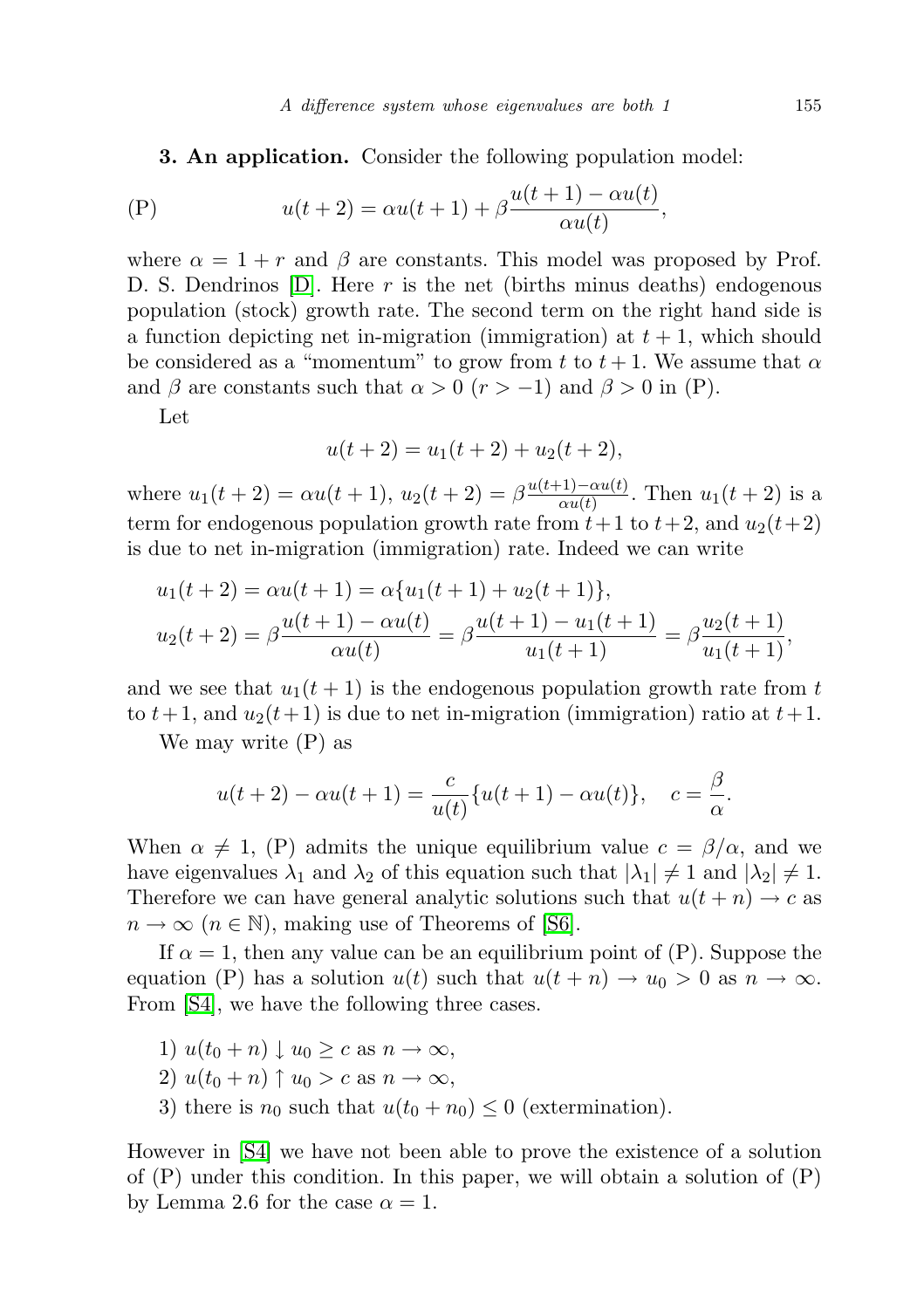Putting  $u(t) = v(t) + \beta/\alpha$ , we have  $v(t+2)+\frac{\beta}{\alpha}$  $= \alpha v(t+1) + \beta +$  $v(t+1) - \alpha v(t) + \frac{\beta}{\alpha} - \beta$  $1+\frac{\alpha}{\beta}v(t)$  $= \alpha v(t+1) + \beta$  $+\left\{v(t+1)-\alpha v(t)+\frac{\beta}{\alpha}-\beta\right\}$  $\times \left\{1-\frac{\alpha}{2}\right\}$  $\frac{\alpha}{\beta}v(t) + \frac{\alpha^2}{\beta^2}$  $\frac{\alpha^2}{\beta^2}v(t)^2-\frac{\alpha^3}{\beta^3}$  $\frac{\alpha^3}{\beta^3}v(t)^3+\frac{\alpha^4}{\beta^4}$  $\frac{\alpha^4}{\beta^4}v(t)^4-\cdots\Bigg\}$  $=(1+\alpha)v(t+1)+(-\alpha-1+\alpha)v(t)+\beta+\frac{\beta}{2}$  $\frac{\beta}{\alpha} - \beta + F(v(t), v(t+1)),$ 

i.e.,

$$
v(t+2) = (1+\alpha)v(t+1) - v(t) + F(v(t), v(t+1)),
$$

where

(3.1) 
$$
F(v(t), v(t+1)) = -\frac{\alpha}{\beta}v(t)v(t+1) + \frac{\alpha^2}{\beta}v(t)^2 + \left(v(t+1) - \alpha v(t) + \frac{\beta}{\alpha} - \beta\right)\sum_{i=2}^{\infty} \left(-\frac{\alpha}{\beta}\right)^i v(t)^i.
$$

Next put  $v(t + 1) = \xi(t)$ ,  $v(t) = \eta(t)$ . Then

<span id="page-13-0"></span>
$$
\binom{\xi(t+1)}{\eta(t+1)} = \binom{\alpha+1 & -1}{1 & 0} \binom{\xi(t)}{\eta(t)} + \binom{F(\eta(t), \xi(t))}{0}.
$$

Set

$$
M = \begin{pmatrix} \alpha + 1 & -1 \\ 1 & 0 \end{pmatrix}.
$$

When  $\alpha = 1$ , the eigenvalues  $\lambda_1$  and  $\lambda_2$  of M are  $\lambda_1 = \lambda_2 = 1$ . Further put  $P = \begin{pmatrix} 1 & 2 \\ 1 & 1 \end{pmatrix}$  and  $\begin{pmatrix} \xi \\ \eta \end{pmatrix} = P\begin{pmatrix} x \\ y \end{pmatrix}$ . Then we obtain the difference equation

(3.2) 
$$
\begin{pmatrix} x(t+1) \\ y(t+1) \end{pmatrix} = \begin{pmatrix} 1 & 1 \\ 0 & 1 \end{pmatrix} \begin{pmatrix} x(t) \\ y(t) \end{pmatrix} + P^{-1} \begin{pmatrix} F(x(t) + y(t), x(t) + 2y(t)) \\ 0 \end{pmatrix}.
$$

Since

$$
P^{-1}\begin{pmatrix} F(x(t) + y(t), x(t) + 2y(t)) \ 0 \end{pmatrix} = \begin{pmatrix} -F(x(t) + y(t), x(t) + 2y(t)) \ F(x(t) + y(t), x(t) + 2y(t)) \end{pmatrix},
$$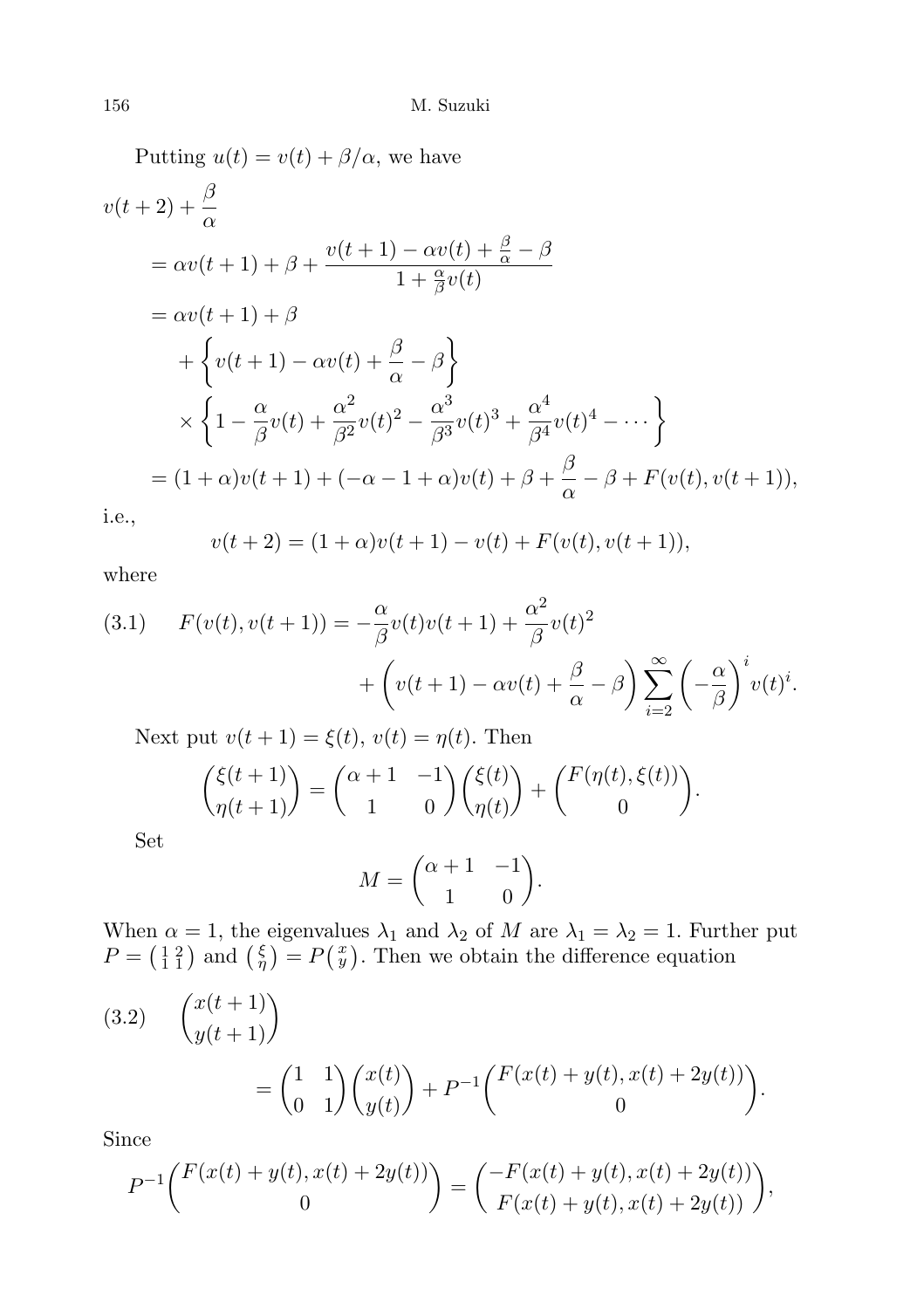we can write the equations [\(3.2\)](#page-13-0) as follows:

<span id="page-14-1"></span>(1.3) 
$$
\begin{cases} x(t+1) = X(x(t), y(t)), \\ y(t+1) = Y(x(t), y(t)), \end{cases}
$$

where

(1.2')  

$$
Y(x, y) = x + y - F(x + y, x + 2y)
$$

$$
= x + \left(y + \sum_{i+j\geq 2} c_{ij}x^{i}y^{j}\right) = x + X_{1}(x, y),
$$

$$
Y(x, y) = y + F(x + y, x + 2y)
$$

$$
= y + \left(\sum_{i+j\geq 2} d_{ij}x^{i}y^{j}\right) = y + Y_{1}(x, y),
$$

with  $d_{ij} = -c_{ij}$ .

From the definition [\(3.1\)](#page-12-0) of F, when  $\alpha = 1$ , we have

(3.3) 
$$
F(\eta,\xi) = \frac{1}{\beta}\eta^2 - \frac{1}{\beta}\eta\xi - \frac{1}{\beta^2}\eta^3 + \frac{1}{\beta^2}\eta^2\xi + \sum_{i\geq 3}\frac{1}{\beta^i}(-1)^i\eta^i(\xi-\eta).
$$

Thus

<span id="page-14-0"></span>
$$
(3.4) \quad F(x+y, x+2y) = -\frac{1}{\beta}(xy+y^2) + \frac{1}{\beta^2}(x^2y+2xy^2+y^3) + \sum_{i+j \ge 4, j \ge 1} \gamma_{ij}x^i y^j,
$$

where  $\gamma_{ij} = \gamma_{ij}(\beta)$  are constants. From [\(3.4\)](#page-14-0), we have  $c_{20} = d_{20} = 0$ ,  $c_{n0} =$  $d_{n0} = 0 \ (n \geq 3), d_{11} = -1/\beta < 0, d_{02} = -1/\beta < 0, d_{21} = 1/\beta^2$ . Thus

$$
A_1 = g_0^-(c_{20}, d_{11}, d_{30}) + c_{20} = \frac{-(2c_{20} - d_{11}) - \sqrt{(2c_{20} - d_{11})^2 + 8d_{30}}}{4} + c_{20}
$$
  

$$
= \frac{-(0 + 1/\beta) - \sqrt{(0 + 1/\beta)^2 + 0}}{4} + 0
$$
  

$$
= -\frac{1}{2\beta} < 0,
$$
  

$$
A_2 = g_0^+(c_{20}, d_{11}, d_{30}) + c_{20} = \frac{-(2c_{20} - d_{11}) + \sqrt{(2c_{20} - d_{11})^2 + 8d_{30}}}{4} + c_{20}
$$
  

$$
= \frac{-(0 + 1/\beta) + \sqrt{(0 + 1/\beta)^2 + 0}}{4} + 0 = 0,
$$
  

$$
c_{20} - d_{11} - g_0^-(c_{20}, d_{11}, d_{30}) = \frac{3}{2\beta} > 0.
$$

Here we cannot have  $A_1 \leq A_2 < 0$ , but we have  $A_1 < A_2 = 0$ , which is the condition [\(2.28\)](#page-11-0) in Lemma 2.6. Thus putting  $a_2 = g_0^-(c_{20}, d_{11}, d_{30})$ , we have  $a_2 + c_{20} < 0$ . Further

$$
(g_0^-(c_{20}, d_{11}, d_{30}) + c_{20})n \neq c_{20} - d_{11} - g_0^-(c_{20}, d_{11}, d_{30})
$$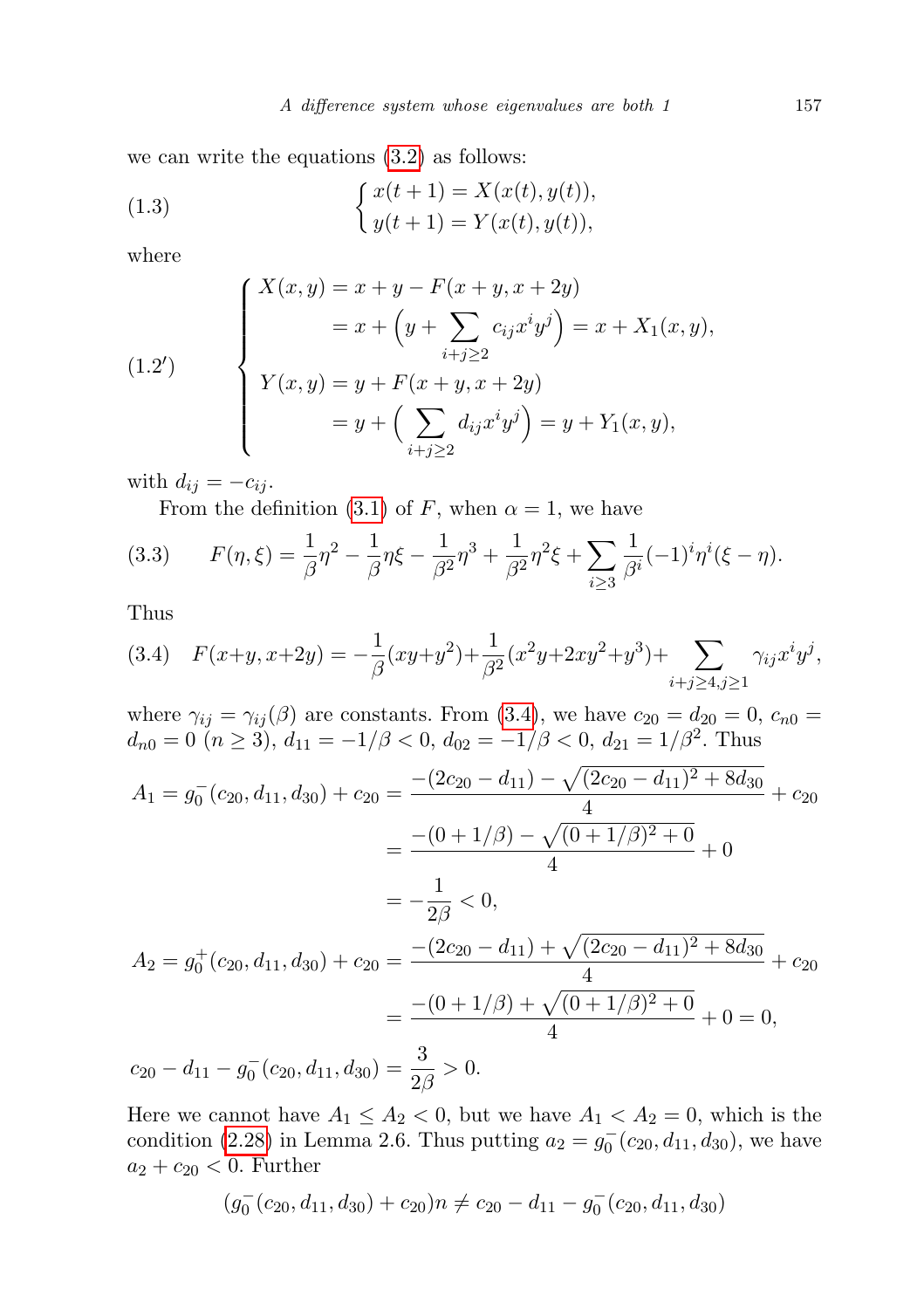for all  $n \in \mathbb{N}$ . By Proposition 2.5, the functional equation [\(1.6\)](#page-2-0) with X and Y defined by (1.2') has a formal solution  $\Psi^{-}(x) = \sum_{n=2}^{\infty} a_n^{-} x^n$ , where  $a_n^{-}$ are given by X and Y. Here the function F is defined by  $(3.3)$ . Further, for any  $\kappa$  with  $0 < \kappa \leq \pi/2$ , there are a  $\delta > 0$  and a solution  $\Psi^{-}(x)$  of [\(1.6\)](#page-2-0), which is holomorphic and can be expanded asymptotically as

$$
\Psi^{-}(x) \sim \sum_{n=2}^{\infty} a_n^{-} x^n
$$

in the domain  $D^*(\kappa, \delta)$  defined in [\(1.10\)](#page-2-2).

Making use of Lemma 2.6, we have a formal solution  $x(t)$  of  $(3.2)$ ,

(3.5) 
$$
- \frac{1}{A_1 t} \left( 1 + \sum_{j+k \ge 1} \hat{q}_{jk} t^{-j} \left( \frac{\log t}{t} \right)^k \right)^{-1} = \frac{2\beta}{t} \left( 1 + \sum_{j+k \ge 1} \hat{q}_{jk} t^{-j} \left( \frac{\log t}{t} \right)^k \right)^{-1},
$$

where  $\hat{q}_{jk}$  are constants determined by X and Y in (1.2'). Further suppose  $R_1 = \max(R_0, 2/(|A_1|\delta))$ . Since  $A_1 = -1/(2\beta) < A_2 = 0$ , there is a solution  $x(t)$  of  $(3.2)$  such that

- (i)  $x(t)$  is holomorphic and  $x(t) \in D^*(\kappa, \delta)$  for  $t \in D_1(\kappa_0, R_1)$ ,
- (ii)  $x(t)$  is expressible in the form

(3.6) 
$$
x(t) = -\frac{1}{A_1 t} \left( 1 + b \left( t, \frac{\log t}{t} \right) \right)^{-1} = \frac{2\beta}{t} \left( 1 + b \left( t, \frac{\log t}{t} \right) \right)^{-1},
$$

<span id="page-15-0"></span>where  $b(t, (\log t)/t)$  has an asymptotic expansion

$$
b\left(t, \frac{\log t}{t}\right) \sim \sum_{j+k\geq 1} \hat{q}_{jk(1)} t^{-j} \left(\frac{\log t}{t}\right)^k
$$

as  $t \to \infty$  through  $D_1(\kappa_0, R_1)$ .

By the definition [\(1.7\)](#page-2-4), we have  $y(t) = \Psi(x(t))$ . Since

$$
\binom{u(t+1)-\beta/\alpha}{u(t)-\beta/\alpha} = \binom{v(t+1)}{v(t)} = \binom{\xi}{\eta} = P\binom{x}{y} = \binom{1-2}{1-1}\binom{x}{y},
$$

we have a solution  $u(t)$  of the population model (P) such that

$$
u(t) = x(t) + y(t) + \frac{\beta}{\alpha} = x(t) + \Psi(x(t)) + \frac{\beta}{\alpha},
$$

where  $x(t)$  is given in the equation [\(3.6\)](#page-15-0) as  $t \to \infty$  through  $D_1(\kappa_0, R_1)$ .

Acknowledgements. The author would like to thank his supervisor, the late Professor Niro Yanagihara, for his many suggestions.